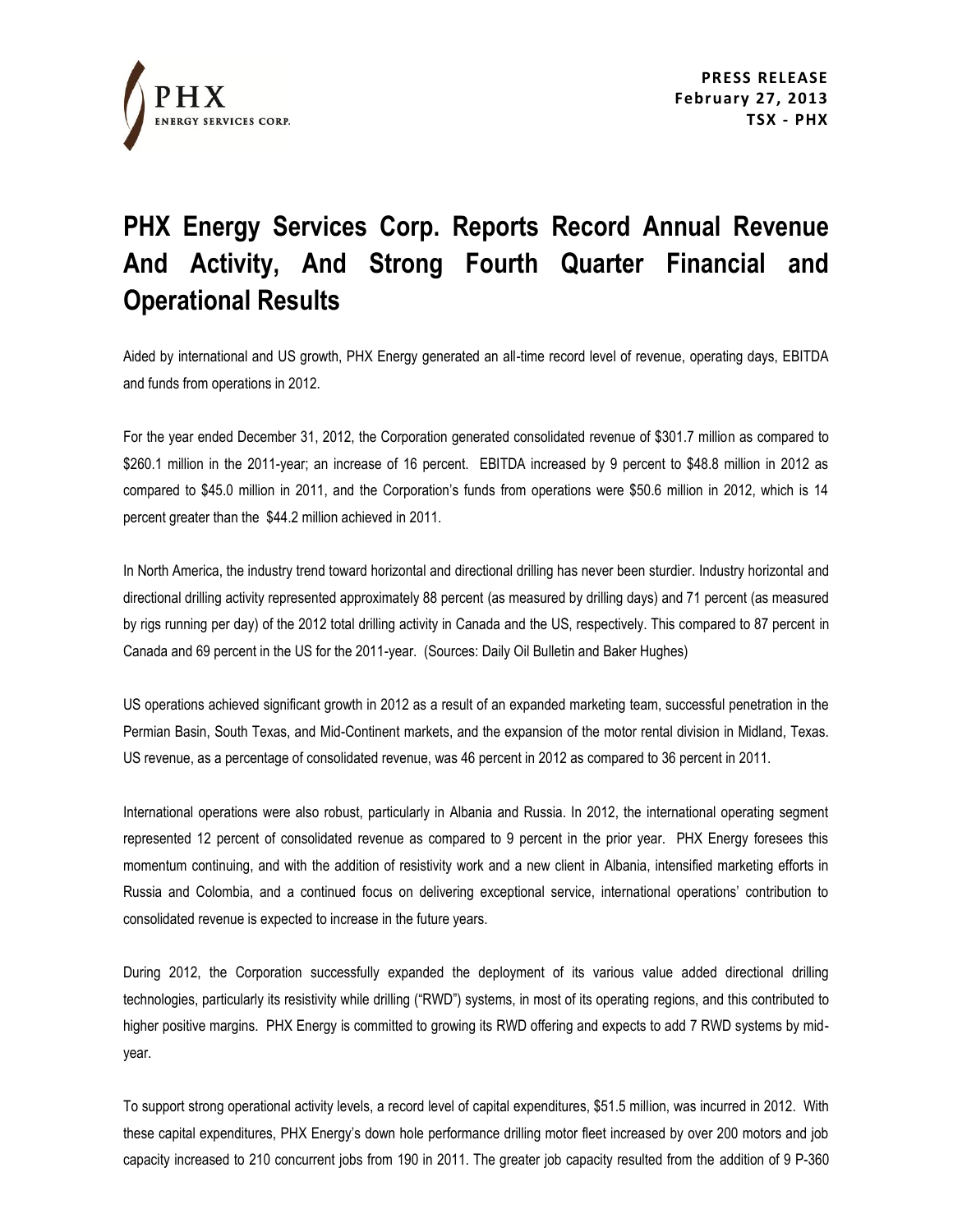positive pulse measurement while drilling ("MWD") systems, 6 E-360 electromagnetic ("EM") MWD systems, and 5 RWD systems. As at December 31, 2012, the Corporation's MWD fleet consisted of 133 P-360 positive pulse MWD systems, 65 E-360 EM MWD systems, and 12 RWD systems. Of these, 86 MWD systems were deployed in Canada, 94 in the US, 15 in Russia, 6 in Albania, 5 in Colombia, and 4 in Peru.

The Corporation's capital expenditures were financed by cash flow from operations and borrowings under the Corporation's credit facilities. On September 6, 2012, the Corporation entered into a new loan agreement with a bank syndicate. Under the terms of the agreement, the Corporation now has access to credit facilities aggregating to approximately \$130 million for a term of three years. As at December 31, 2012, the Corporation carried long-term debt of \$80 million and working capital of \$45.5 million.

The 2013 capital expenditure budget has been approved by the Board of Directors and is projected to be \$30.4 million.

For the year ended December 31, 2012, the Corporation paid dividends of \$0.66 per share to its shareholders (2011 - \$0.48 per share), or \$18.6 million (2011 - \$12.5 million). PHX Energy ended 2012 with a cash dividend payout ratio of 37 percent (cash dividends paid divided by funds from operations).

## **Financial Highlights**

*(Stated in thousands of dollars except per share amounts, percentages and shares outstanding)*

|                                                   |             | Three-month periods ended December 31, |                          |            | Years ended December 31, |          |  |
|---------------------------------------------------|-------------|----------------------------------------|--------------------------|------------|--------------------------|----------|--|
|                                                   | 2012        | 2011                                   | % Change                 | 2012       | 2011                     | % Change |  |
| <b>Operating Results</b>                          | (unaudited) | (unaudited)                            |                          |            |                          |          |  |
| Revenue                                           | 79,473      | 73,606                                 | 8                        | 301,720    | 260,063                  | 16       |  |
| Net earnings                                      | 4,537       | 5,284                                  | (14)                     | 17,707     | 18,328                   | (3)      |  |
| Earnings per share - diluted                      | 0.16        | 0.19                                   | (16)                     | 0.63       | 0.65                     | (3)      |  |
| EBITDA <sup>(1)</sup>                             | 13,575      | 13,566                                 |                          | 48,837     | 45,007                   | 9        |  |
| EBITDA per share $-$ diluted $(1)$                | 0.48        | 0.48                                   | $\overline{\phantom{a}}$ | 1.73       | 1.59                     | 9        |  |
| <b>Cash Flow</b>                                  |             |                                        |                          |            |                          |          |  |
| Cash flows from operating activities              | 13,748      | 19,376                                 | (29)                     | 33,070     | 23,224                   | 42       |  |
| Funds from operations (1)                         | 13,890      | 13,182                                 | 5                        | 50,621     | 44,233                   | 14       |  |
| Funds from operations per share $-$ diluted $(1)$ | 0.49        | 0.47                                   | 4                        | 1.79       | 1.56                     | 15       |  |
| Dividends paid                                    | 5,080       | 3,165                                  | 61                       | 18,595     | 12,474                   | 49       |  |
| Dividends per share (2)                           | 0.18        | 0.12                                   | 50                       | 0.66       | 0.48                     | 38       |  |
| Capital expenditures                              | 5,334       | 15,012                                 | (64)                     | 51,452     | 49,280                   | 4        |  |
|                                                   |             |                                        |                          |            |                          |          |  |
| <b>Financial Position, December 31,</b>           |             |                                        |                          |            |                          |          |  |
| Working capital                                   |             |                                        |                          | 45,480     | 44,868                   |          |  |
| Long-term debt                                    |             |                                        |                          | 80,000     | 56,000                   | 43       |  |
| Shareholders' equity                              |             |                                        |                          | 115,095    | 113,868                  | 1        |  |
| Common shares outstanding                         |             |                                        |                          | 28,241,371 | 28,091,062               | 1        |  |

(1) Refer to non-GAAP measures section.

(2) Dividends made by the Corporation on a per share basis in the period.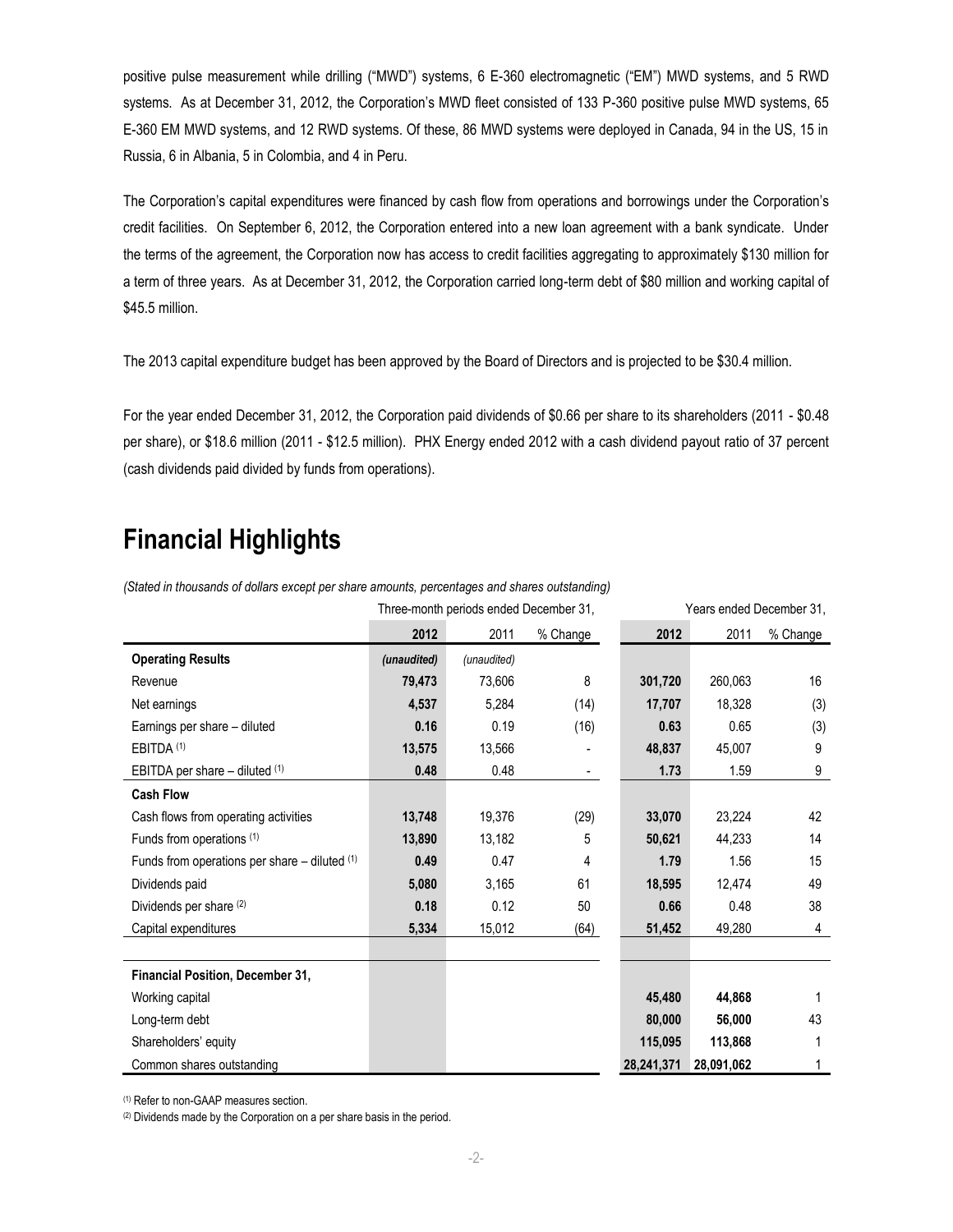#### **Non-GAAP Measures**

PHX Energy uses certain performance measures throughout this document that are not recognizable under Canadian generally accepted accounting principles ("GAAP"). These performance measures include earnings before interest, taxes, depreciation and amortization ("EBITDA"), EBITDA per share, funds from operations and funds from operations per share. Management believes that these measures provide supplemental financial information that is useful in the evaluation of the Corporation's operations and are commonly used by other oil and natural gas service companies. Investors should be cautioned, however, that these measures should not be construed as alternatives to measures determined in accordance with GAAP as an indicator of PHX Energy's performance. The Corporation's method of calculating these measures may differ from that of other organizations, and accordingly, these may not be comparable. Please refer to the non-GAAP measures section.

## **Cautionary Statement Regarding Forward-Looking Information and Statements**

This document contains certain forward-looking information and statements within the meaning of applicable securities laws. The use of "expect", "anticipate", "continue", "estimate", "objective", "ongoing", "may", "will", "project", "could", "should", "can", "believe", "plans", "intends", "strategy" and similar expressions are intended to identify forward-looking information or statements.

The forward-looking information and statements included in this document are not guarantees of future performance and should not be unduly relied upon. These statements and information involve known and unknown risks, uncertainties and other factors that may cause actual results or events to differ materially from those anticipated in such forward-looking statements and information. The Corporation believes the expectations reflected in such forward-looking statements and information are reasonable, but no assurance can be given that these expectations will prove to be correct. Such forwardlooking statements and information included in this document should not be unduly relied upon. These forward-looking statements and information speak only as of the date of this document.

In particular, forward-looking information and statements contained in this document include references to, without limitation, growth in PHX Energy's international operations and this segment representing a greater percentage of revenue; the growth of the Corporation's RWD fleet, projected capital expenditure budget and how this budget will be funded; the ability to reduce performance drilling motor and MWD repair costs and improve profitability; improved profitability in South America as a result of integrating the Peruvian and Colombian management teams; the expected tax rate in Canada; the potential opportunities for expansion in key plays in Canada; the ability to implement and grow initiatives, such as RADD and Insight drilling optimization operations which are believed to have a positive impact on Canadian margins; the expansion of the motor rental division in the US; future US growth; efficiencies being created from hiring local personnel in Albania; the opportunity to expand in Eastern Europe; increased activity in Russia as a result of new work awarded and invitations to tender having been submitted; anticipated future growth in Colombia and Peru; synergies and opportunities for growth as a result of the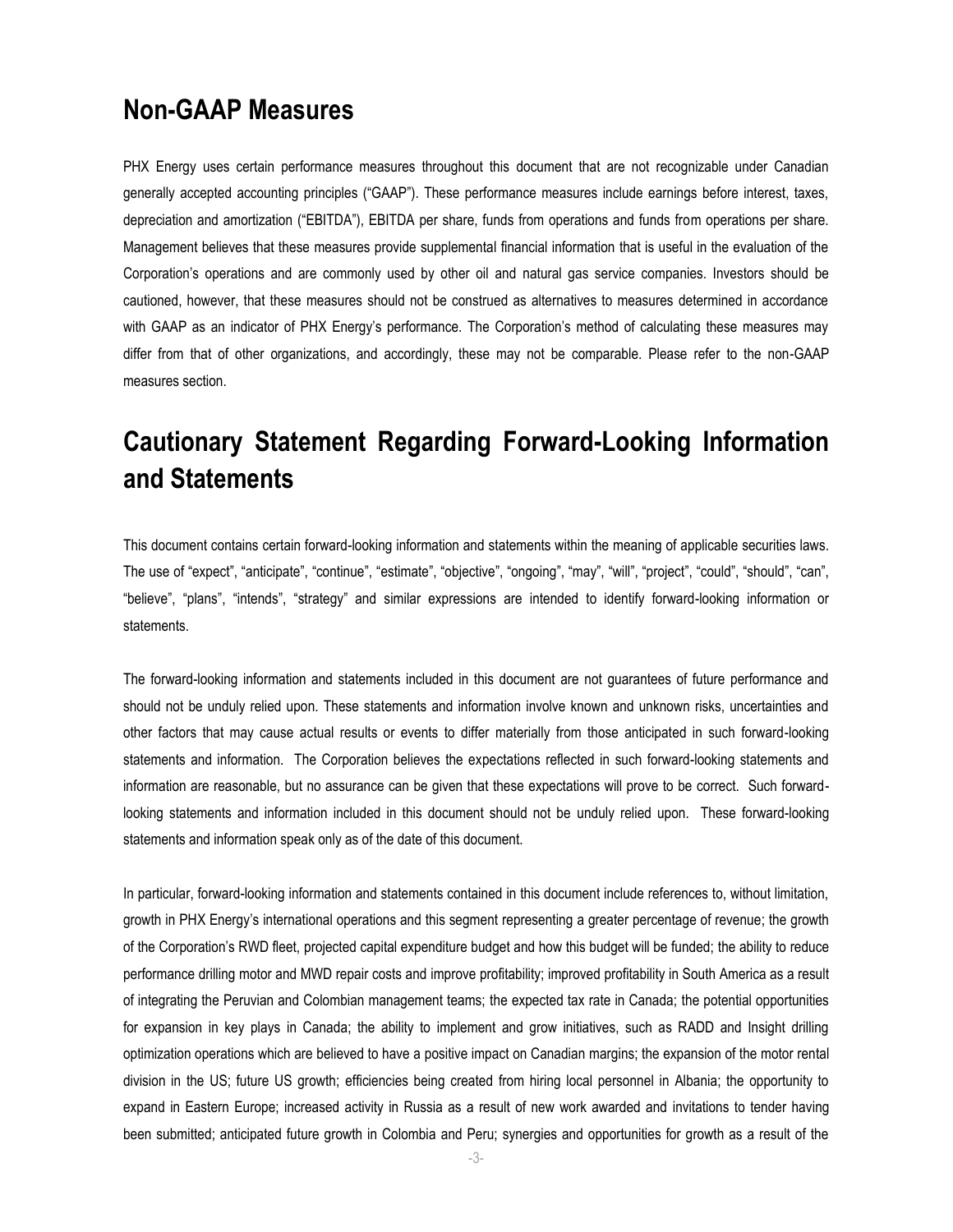relationships established with RMS Systems Inc.; and the commencement of operations for RigManager International Inc. in Russia.

The above references are stated under the headings: "Operating Costs and Expenses", "Segmented Information", "Cash Requirements for Capital Expenditures", and "Investments". Furthermore, all information contained within the Outlook section of this document contains forward-looking statements.

In addition to other material factors, expectations and assumptions which may be identified in this document and other continuous disclosure documents of the Corporation referenced herein, assumptions have been made in respect of such forward-looking statements and information regarding, among other things: the Corporation will continue to conduct its operations in a manner consistent with past operations; the general continuance of current industry conditions; anticipated financial performance; business prospects; impact of competition; strategies; the general stability of the economic and political environment in which the Corporation operates; exchange and interest rates; tax laws; the sufficiency of budgeted capital expenditures in carrying out planned activities; the availability and cost of labour and services; and the adequacy of cash flow, debt and ability to obtain financing on acceptable terms to fund its planned expenditures, which are subject to change based on commodity prices, market conditions, and future oil and natural gas prices; and potential timing delays. Although Management considers these material factors, expectations and assumptions to be reasonable based on information currently available to it, no assurance can be given that they will prove to be correct.

Readers are cautioned that the foregoing lists of factors are not exhaustive. Additional information on these and other factors that could affect the Corporation's operations and financial results are included in reports on file with the Canadian Securities Regulatory Authorities and may be accessed through the SEDAR website (www.sedar.com) or at the Corporation's website. The forward-looking statements and information contained in this document are expressly qualified by this cautionary statement. The Corporation does not undertake any obligation to publicly update or revise any forwardlooking statements or information, whether as a result of new information, future events or otherwise, except as may be required by applicable securities laws.

#### **Revenue**

*(Stated in thousands of dollars)*

|         | Three-month periods ended December 31, |        |          | Years ended December 31, |         |          |
|---------|----------------------------------------|--------|----------|--------------------------|---------|----------|
|         | 2012                                   | 2011   | % Change | 2012                     | 2011    | % Change |
| Revenue | 79.473                                 | 73.606 |          | 301.720                  | 260.063 | 16       |

Despite continual weak industry activity in Canada, PHX Energy generated consolidated revenue for the three-month period ended December 31, 2012 of \$79.5 million, an 8 percent increase compared to the \$73.6 million in the corresponding 2011 period. This level of quarterly revenue was a record for a fourth quarter and the third highest in the Corporation's history, with the all-time record being achieved in the third quarter of 2012 followed by the revenue achieved in the first quarter of the year. Consolidated operating days increased by 8 percent to 6,690 days in 2012 from 6,210 days in the 2011-quarter and were also a fourth quarter record. Average consolidated day rates for the three-month period ended December 31, 2012,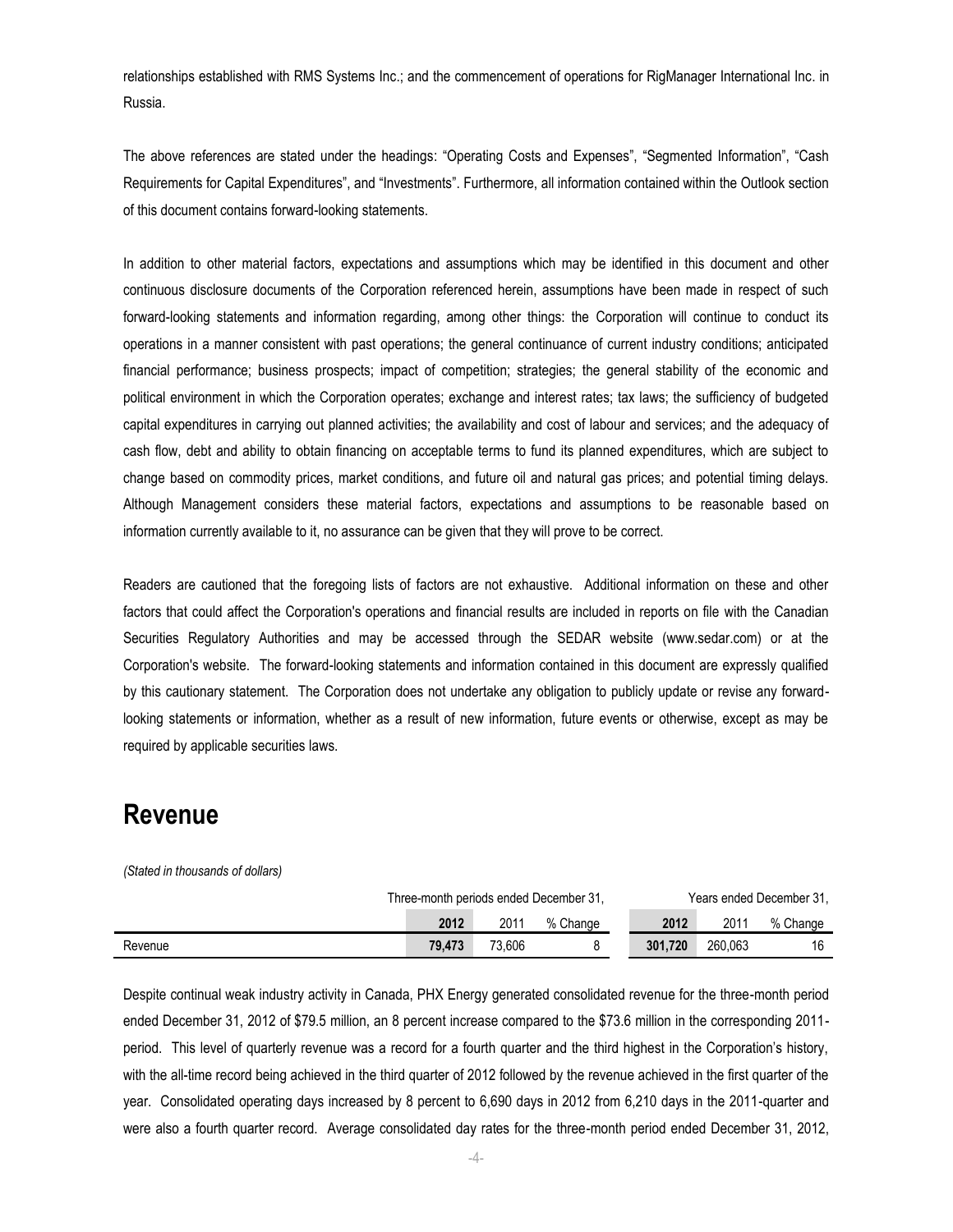excluding the motor rental division in Midland, Texas, were \$11,671 which is comparable to the day rates of \$11,695 realized in the fourth quarter of 2011.

The demand for horizontal and directional drilling services continued to be strong in Canada and US. In the 2012-quarter, horizontal and directional drilling activity represented a record 93 percent of total Canadian industry drilling days (2011 – 92 percent). In the US, horizontal and directional activity represented approximately 72 percent of the rigs running per day in the fourth quarter of 2012 compared to 69 percent in the 2011-quarter. (Sources: Daily Oil Bulletin and Baker Hughes)

International operations also generated record level of revenues for a fourth quarter. International revenue, as a percentage of total consolidated revenue, increased to 12 percent in the 2012-quarter compared to 9 percent in the 2011-quarter.

For the year ended December 31, 2012, PHX Energy generated record consolidated revenue of \$301.7 million, a 16 percent increase compared to 2011 revenue of \$260.1 million. This achievement is the result of the Corporation's strategy to grow its US and international regions. US and international revenue, as a percentage of total consolidated revenue, grew to 46 and 12 percent, respectively, for the 2012-year as compared to 36 and 9 percent in 2011. Consolidated operating days increased by 6 percent to a record 24,930 days compared to 23,458 in 2011. Average consolidated day rates for the year ended December 31, 2012, excluding the motor rental division in Midland, Texas, increased by 8 percent to \$11,903 from \$11,039 in the corresponding 2011-period. The 2012 average consolidated day rates are stronger due in part to higher international activity and greater utilization of the Corporation's RWD technology.

## Operating Costs and Expenses

#### *(Stated in thousands of dollars except percentages)*

|                                                                                | Three-month periods ended December 31, |        |          | Years ended December 31, |         |          |
|--------------------------------------------------------------------------------|----------------------------------------|--------|----------|--------------------------|---------|----------|
|                                                                                | 2012                                   | 2011   | % Change | 2012                     | 2011    | % Change |
| Direct costs                                                                   | 62.990                                 | 56.253 | 12       | 238.168                  | 201.251 | 18       |
| Depreciation & amortization<br>(included in direct costs)                      | 5.800                                  | 4.447  | 30       | 21.336                   | 16.171  | 32       |
| Gross profit as percentage of revenue<br>excluding depreciation & amortization | 28%                                    | 30%    |          | 28%                      | 29%     |          |

Direct costs are comprised of field and shop expenses, and include depreciation and amortization on the Corporation's equipment. Excluding depreciation and amortization, gross profit as a percentage of revenue was 28 percent for the threemonth period ended December 31, 2012 as compared to 30 percent in the comparable 2011-period. For the year ended December 31, 2012, gross profit as a percentage of revenue (excluding depreciation and amortization) was 28 percent as compared to 29 percent in 2011.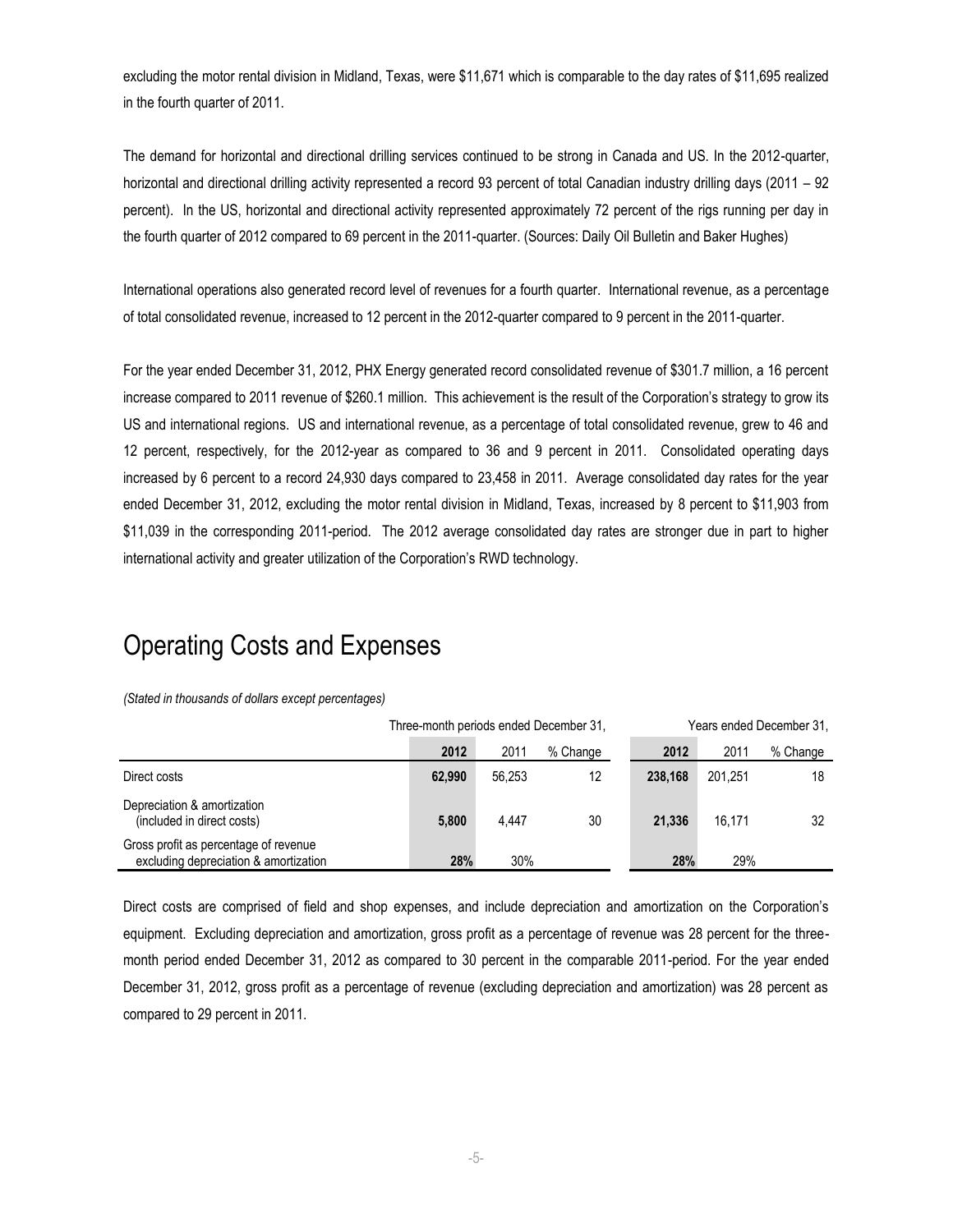The slight decrease in PHX Energy's margins in the three-month period and year ended December 31, 2012 is due to the following factors:

- slower industry activity in Canada,
- weaker than expected activity for the Corporation in Peru and Colombia, and
- increased performance drilling motor and MWD system repair costs in Canada and US. PHX Energy is currently examining ways to help reduce these costs.

Several other cost reduction strategies have been started, including the integration of the Peruvian and Colombian management teams with the aim of realizing cost savings from better rationalization of manpower and equipment in South America.

The overall negative impact on margins was partially offset by lower third party equipment rentals and greater utilization of the Corporation's RWD technology, which is at a premium. The Corporation's third party equipment rentals for the fourth quarter of 2012 were \$1.9 million, or 2 percent of consolidated revenue, as compared to \$2.8 million, or 4 percent of revenue, in the corresponding 2011-quarter. For the year ended December 31, 2012, third party equipment rentals were \$8.8 million, or 3 percent of consolidated revenue, versus \$15.1 million, or 6 percent of revenue, in 2011.

Depreciation and amortization for the three-month period ended December 31, 2012 increased by 30 percent to \$5.8 million as compared to \$4.4 million in the 2011-quarter. For the year ended December 31, 2012, depreciation and amortization increased by 32 percent to \$21.3 million from \$16.2 million in 2011. The increase in both periods is the result of the Corporation's record level of capital expenditure programs in 2011 and 2012.

|                                                    | Three-month periods ended December 31, |       |          | Years ended December 31, |        |          |
|----------------------------------------------------|----------------------------------------|-------|----------|--------------------------|--------|----------|
|                                                    | 2012                                   | 2011  | % Change | 2012                     | 2011   | % Change |
| Selling, general and administrative ("SG&A") costs | 8.456                                  | 8.512 | (1)      | 34.467                   | 31.618 | 9        |
| Share-based payments (included in SG&A costs)      | 410                                    | 483   | (15)     | 2.265                    | 2.971  | (24)     |
| SG&A costs excluding share-based payments          |                                        |       |          |                          |        |          |
| as a percentage of revenue                         | 10%                                    | 11%   |          | 11%                      | 11%    |          |

*(Stated in thousands of dollars except percentages)*

SG&A costs for the three-month period ended December 31, 2012 were \$8.5 million which is similar to the costs incurred in the 2011-period. Included in SG&A costs are share-based payments of \$0.4 million in the 2012-quarter as compared to a \$0.5 million in the 2011-quarter. Excluding these costs, SG&A costs represented 10 percent of consolidated revenue in the 2012 three-month period compared to 11 percent in the 2011-period.

For the year ended December 31, 2012, SG&A costs increased by 9 percent to \$34.5 million as compared to \$31.6 million in 2011. Excluding share-based payments of \$2.3 million in the 2012-year and \$3.0 million in the 2011-year, SG&A costs as a percentage of consolidated revenue were 11 percent in both years.

SG&A costs, excluding share-based payments, generally increased in dollar terms during 2012 due to higher payroll expenses and marketing related costs associated with stronger US and international activity.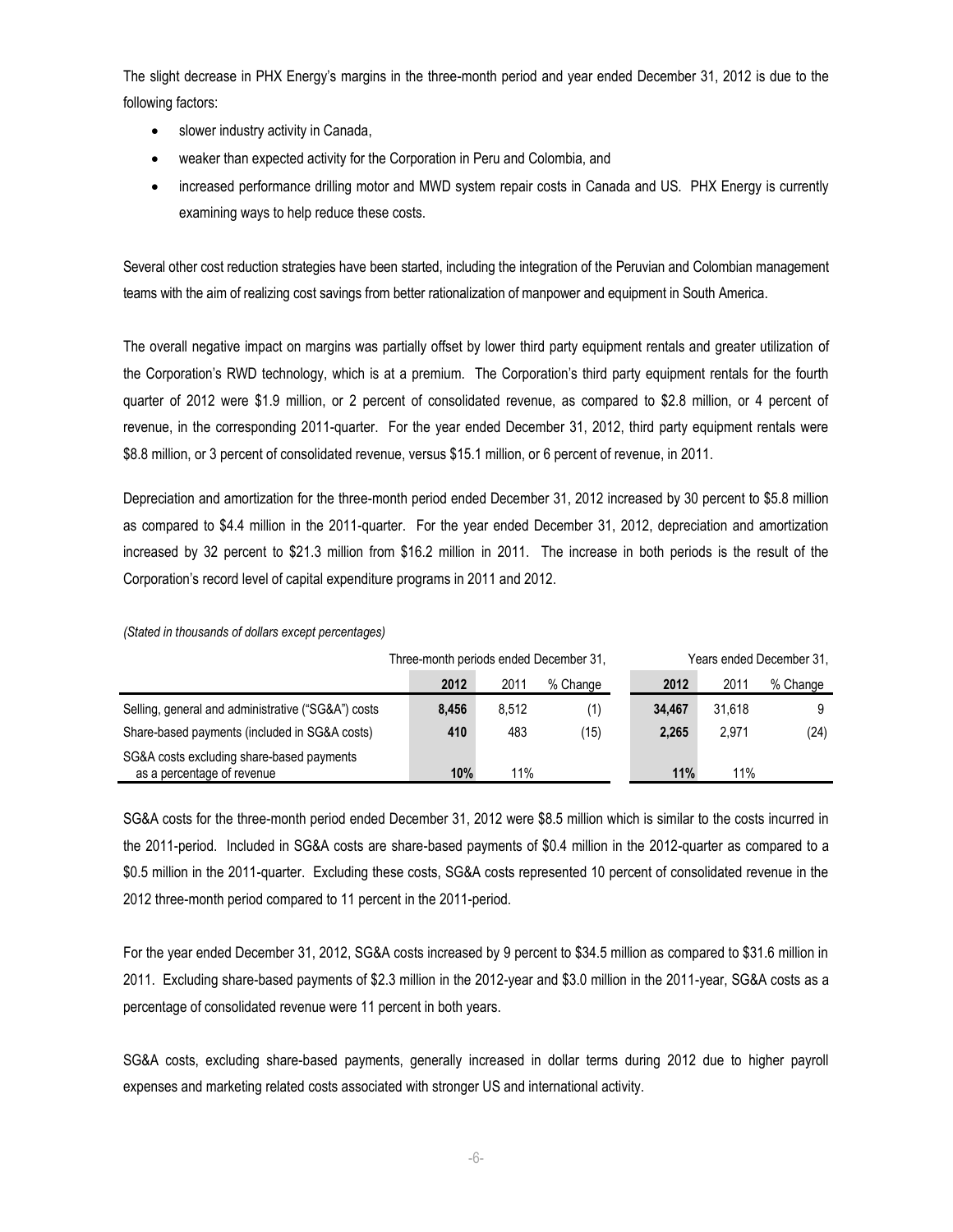Share-based payments relate to the amortization of the fair values of issued options of the Corporation using the Black-Scholes model. In the three-month period and year ended December 31, 2012, share-based payments decreased by 15 percent and 24 percent, respectively, as the Corporation has not made significant option issuances since December 2011.

*(Stated in thousands of dollars)*

|                                  | Three-month periods ended December 31, |               |          |       | Years ended December 31, |          |  |
|----------------------------------|----------------------------------------|---------------|----------|-------|--------------------------|----------|--|
|                                  | 2012                                   | $201^{\circ}$ | % Change | 2012  | 2011                     | % Change |  |
| Research and development expense | 321                                    | 503           | (36)     | 1.985 | 2.124                    |          |  |

Research and development ("R&D") expenditures charged to net earnings during the three-month periods ended December 31, 2012 and 2011 were \$0.3 million and \$0.5 million, respectively. In addition, during the same 2012-period, \$39,000 (2011 - \$128,000) were capitalized as development costs on certain projects.

For the year ended December 31, 2012, R&D expenditures of \$2.1 million were incurred, of which \$151,000 were capitalized as deferred development costs. R&D expenditures for the year ended December 31, 2011 were \$3.2 million, of which \$1.1 million were capitalized.

*(Stated in thousands of dollars)*

|                 | Three-month periods ended December 31. |               |          | Years ended December 31, |       |          |
|-----------------|----------------------------------------|---------------|----------|--------------------------|-------|----------|
|                 | 2012                                   | $201^{\circ}$ | % Change | 2012                     | 2011  | % Change |
| Finance expense | .091                                   | 646           | 69       | 3.233                    | 2.097 | 54       |

Finance expenses relate to interest charges on the Corporation's long-term and short-term bank facilities. For the threemonth period ended December 31, 2012, finance charges increased to \$1.1 million from \$0.6 million in the 2011-period. Finance charges increased to \$3.2 million in the 2012-year from \$2.1 million in 2011. The increase in the finance expense in both 2012-periods is the result of additional bank borrowings made to fund PHX Energy's capital expenditure programs in 2011 and 2012.

#### *(Stated in thousands of dollars)*

|                                                                            |       |       | Three-month periods ended December 31, |          | Years ended December 31, |          |  |
|----------------------------------------------------------------------------|-------|-------|----------------------------------------|----------|--------------------------|----------|--|
|                                                                            | 2012  | 2011  | % Change                               | 2012     | 2011                     | % Change |  |
| Gains on disposition of drilling equipment                                 | 575   | 1.859 | (69)                                   | 2,727    | 5.589                    | (51)     |  |
| Foreign exchange losses                                                    | (89)  | (906) | (90)                                   | (1, 267) | (1, 377)                 | (8)      |  |
| Provision for bad debt                                                     | (108) | (173) | (38)                                   | (15)     | (447)                    | (97)     |  |
| Losses from the change in fair value of investment<br>in equity securities | ۰     |       | -                                      | (490)    |                          | n.m.     |  |
| Other income                                                               | 378   | 780   | (52)                                   | 955      | 3.765                    | (75)     |  |

n.m. – not meaningful

For the three-month period and year ended December 31, 2012, PHX Energy realized gains on disposition of drilling equipment of \$0.6 million (2011 - \$1.9 million) and \$2.7 million (2011 - \$5.6 million), respectively. The dispositions of drilling equipment relate primarily to equipment lost in well bores that are uncontrollable in nature. The gain reported is net of any asset retirements that are made before the end of the equipment's useful life and self-insured down hole equipment losses, if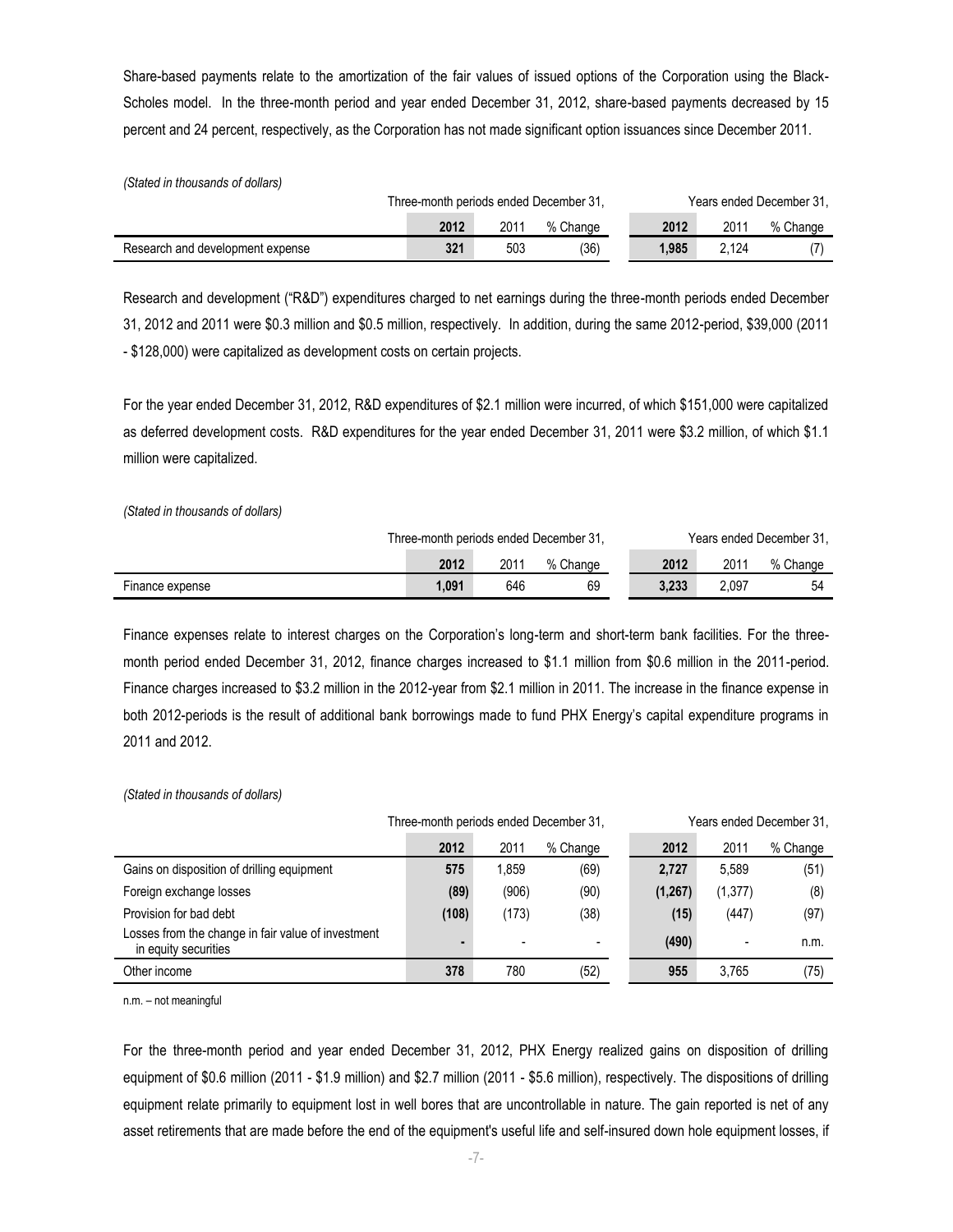any. Gains typically result from insurance programs undertaken whereby proceeds for the lost equipment are at current replacement values, which are higher than the respective equipment's book value. There were fewer occurrences of losses in the 2012-periods as compared to the corresponding 2011-periods. In addition, there were more occurrences of scrapped assets in the 2012-year.

Offsetting other income for the three-month period ended December 31, 2012 are foreign exchange losses of \$0.1 million (2011 - \$0.9 million) and a bad debt provision of \$0.1 million (2011 – \$0.2 million). For the year ended December 31, 2012, other expenses offsetting other income include foreign exchange losses of \$1.3 million (2011 - \$1.4 million), bad debt provisions of \$15,000 (2011 - \$0.4 million), and losses from the change in fair value of investment in equity securities of \$0.5 million (2011 - nil).

For the year ended December 31, 2012, foreign exchange losses resulted mainly from fluctuations in the LEK-CDN and RUR-CDN exchange rates. Management has implemented strategies to mitigate this foreign exchange exposure in future periods.

For the year ended December 31, 2012, losses from the change in fair value of investment in equity securities relate to the investment in the publicly traded equity securities of RMS Systems Inc. ("RMS"), which has been designated as financial assets at fair value through profit or loss before October 22, 2012. As at October 22, 2012, RMS became an equityaccounted investee of PHX Energy.

*(Stated in thousands of dollars)*

|                            |       | Three-month periods ended December 31, | Years ended December 31, |       |  |
|----------------------------|-------|----------------------------------------|--------------------------|-------|--|
|                            | 2012  | 2011                                   | 2012                     | 2011  |  |
| Provision for income taxes | 2.147 | 3.189                                  | 6.561                    | 8.411 |  |

The provision for income taxes for the three-month period ended December 31, 2012 was \$2.1 million as compared to \$3.2 million in the 2011-period. For the year ended December 31, 2012, the provision for income taxes was \$6.6 million as compared to \$8.4 million in 2011. The expected combined Canadian federal and provincial tax rate for 2012 is 25 percent. The effective tax rates in the three-month period and year ended December 31, 2012 of 32 percent and 27 percent, respectively, are higher than the expected rate due to the profitability of US operations where tax rates are higher, nonrecognition deferred tax assets for foreign losses, and non-deductibility of share-based payments.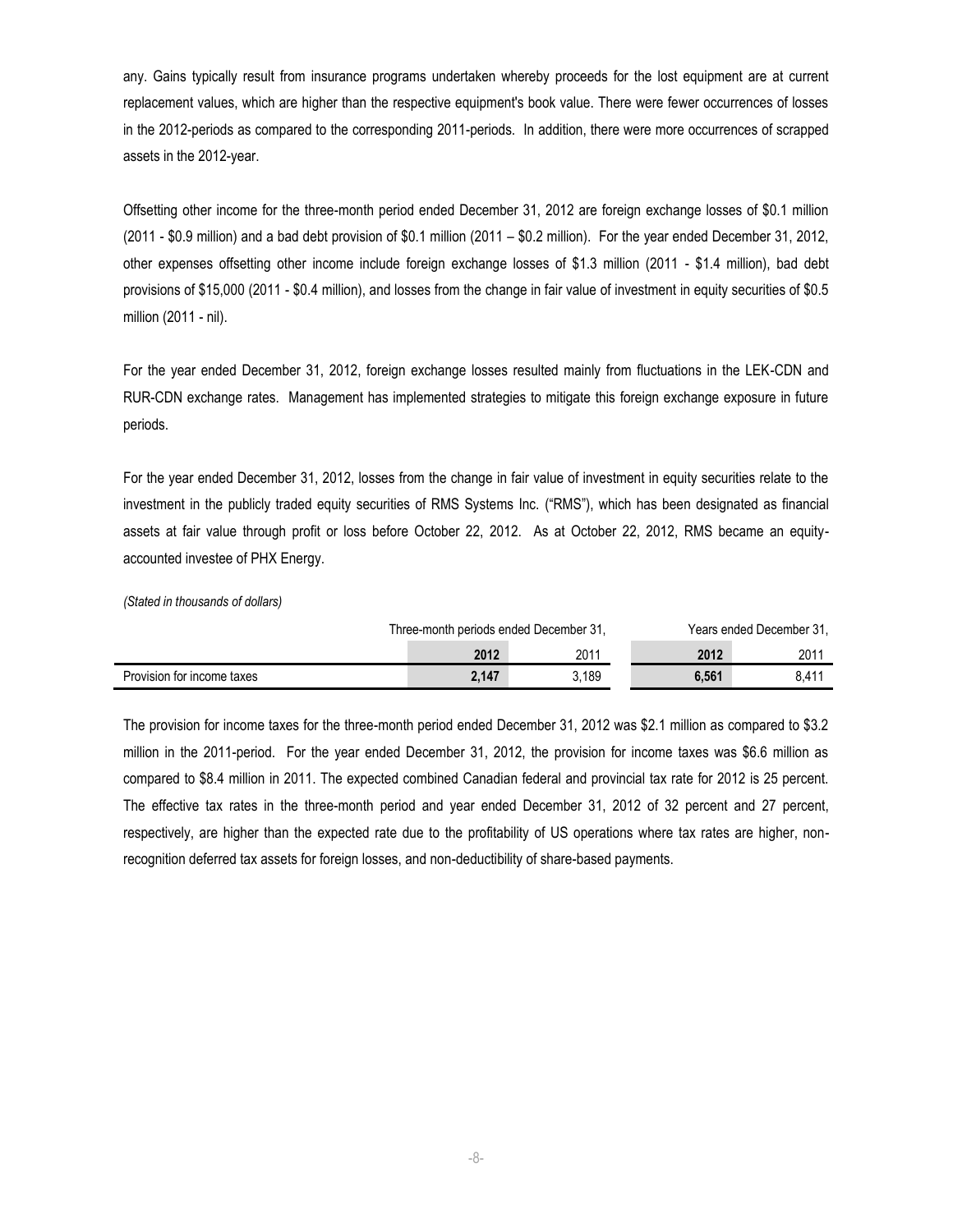*(Stated in thousands of dollars except per share amounts and percentages)*

|                                   |        |        | Trilee-month periods ended December 3T. | rears ended December 31. |        |          |
|-----------------------------------|--------|--------|-----------------------------------------|--------------------------|--------|----------|
|                                   | 2012   | 2011   | % Change                                | 2012                     | 2011   | % Change |
| Net earnings                      | 4,537  | 5.284  | (14)                                    | 17,707                   | 18.328 | (3)      |
| Earnings per share - diluted      | 0.16   | 0.19   | (16)                                    | 0.63                     | 0.65   | (3)      |
| <b>EBITDA</b>                     | 13,575 | 13.566 | ۰.                                      | 48.837                   | 45.007 | 9        |
| EBITDA per share - diluted        | 0.48   | 0.48   | ٠                                       | 1.73                     | 1.59   | 9        |
| EBITDA as a percentage of revenue | 17%    | 18%    |                                         | 16%                      | 17%    |          |

Three-month periods ended December 31, Years ended December 31,

The Corporation's level of net earnings in the three-month period and year ended December 31, 2012 decreased due to lower margins, higher depreciation expenses and higher finance expenses. EBITDA for the fourth quarter of 2012 is comparable to that achieved in the 2011-quarter. For the year ended December 31, 2012, EBITDA increased by 9 percent due primarily to activity growth in the US and international regions. EBITDA as a percentage of revenue for the three-month period ended December 31, 2012 was 17 percent (2011 – 18 percent) and for the 2012-year was 16 percent (2011 – 17 percent).

### **Segmented Information:**

The Corporation reports three operating segments on a geographical basis throughout the Canadian provinces of Alberta, Saskatchewan, British Columbia, and Manitoba; throughout the Gulf Coast, Northeast and Rocky Mountain regions of the US; and internationally in Albania, Peru, Russia and Colombia.

#### **Canada**

*(Stated in thousands of dollars)*

|                                      | Three-month periods ended December 31, |        |          |         | Years ended December 31. |          |  |
|--------------------------------------|----------------------------------------|--------|----------|---------|--------------------------|----------|--|
|                                      | 2012                                   | 2011   | % Change | 2012    | 2011                     | % Change |  |
| Revenue                              | 32,344                                 | 43.842 | (26)     | 126.712 | 144.416                  | (12)     |  |
| Reportable segment profit before tax | 4.096                                  | 9.652  | (58)     | 16.079  | 26.841                   | (40)     |  |

PHX Energy's Canadian revenue decreased by 26 percent to \$32.3 million (2011 - \$43.8 million) and operating days decreased by 24 percent to 2,829 days (2011 - 3,739 days). In comparison, total industry horizontal and directional drilling activity, as measured by drilling days, was 28 percent lower in the 2012-quarter, 29,264 days, compared to the 2011 quarter's 40,601 days. (Source: Daily Oil Bulletin) Average day rates decreased by 2 percent to \$11,433 in the 2012-quarter from \$11,725 in the 2011-quarter.

The Canadian industry's drilling activity continued to be weak in the fourth quarter of 2012 and this created pressures on day rates and increased competition in the market. Despite this overall retraction, horizontal and directional drilling continued to dominate Canadian industry activity and represented approximately 93 percent of total Canadian industry drilling days (2011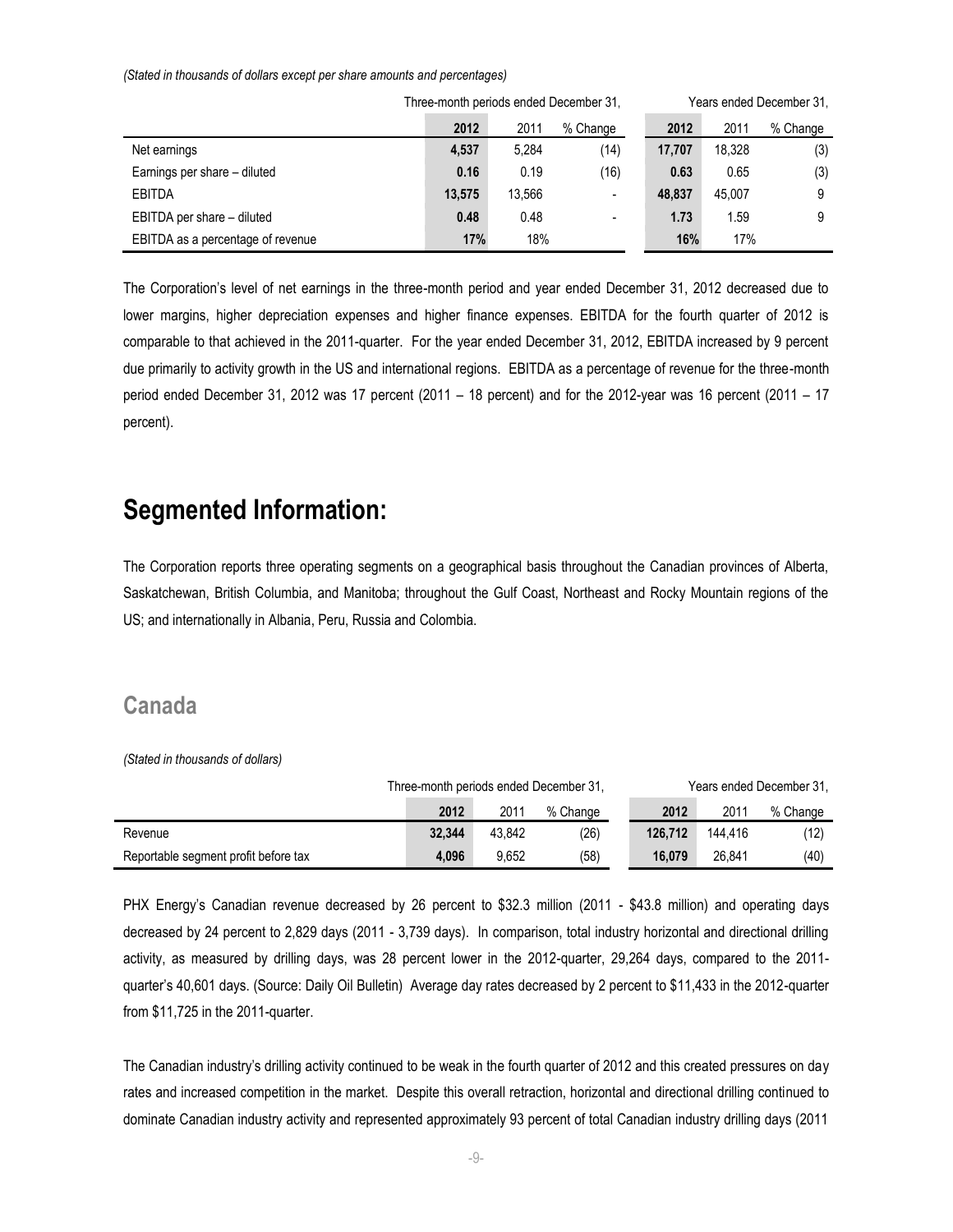– 92 percent). (Source: Daily Oil Bulletin) In the 2012-quarter, PHX Energy focused its marketing efforts on the Montney, Duvernay, and deep basin plays where the Corporation's experience level is rising and there is potential opportunities for expansion. The Corporation also remained active in the Viking, Cardium, Shaunavon, Bakken, and Frobisher areas.

For the year ended December 31, 2012, the Corporation's Canadian revenue was \$126.7 million, which is 12 percent lower than the \$144.4 million generated in the 2011-year. The number of horizontal and directional operating days realized in the Canadian industry during the 2012-year decreased by 15 percent to 118,066 days as compared to 139,359 days in 2011. (Source: Daily Oil Bulletin) In comparison, the Corporation's Canadian drilling days decreased by 17 percent to 10,567 days in the 2012-year from 12,760 days in 2011. Oil well drilling activity (as measured by operating days) represented approximately 83 percent of PHX Energy's Canadian activity for the year ended December 31, 2012 (2011 – 75 percent) with the remainder of activity primarily related to liquids rich natural gas.

The negative impact of slower industry activity on the Corporation's revenue level in 2012 was partially alleviated by PHX Energy's improved average day rates, which increased by 6 percent from \$11,318 in 2011 to \$11,991 in 2012. Higher day rates were achieved as a result of greater demand for horizontal gamma jobs and the increased utilization of the Corporation's RWD systems as well as other premium directional drilling technologies.

Reportable segment profit before tax for the three-month period ended December 31, 2012 decreased by 58 percent to \$4.1 million from \$9.7 million in the 2011-quarter. For the year ended December 31, 2012, reportable segment profit before tax decreased by 40 percent to \$16.1 million from \$26.8 million in 2011. The decreases in both 2012-periods were primarily due to lower levels of activity and higher infrastructure costs.

Given the challenges in the Canadian market, PHX Energy is committed to implementing and growing initiatives that aim to provide its customers exceptional service and create drilling efficiencies. In late 2012, the Corporation aimed to increase the utilization of its Remote Access Directional Drilling ("RADD") services, which focus on reducing operators' costs by centralizing remote logging services. Additionally, PHX Energy is growing its Insight drilling optimization operations, whereby real-time solutions for improved drilling practices are provided by a team of technical experts. It is expected that both these initiatives will provide a positive impact on Canadian margins in 2013.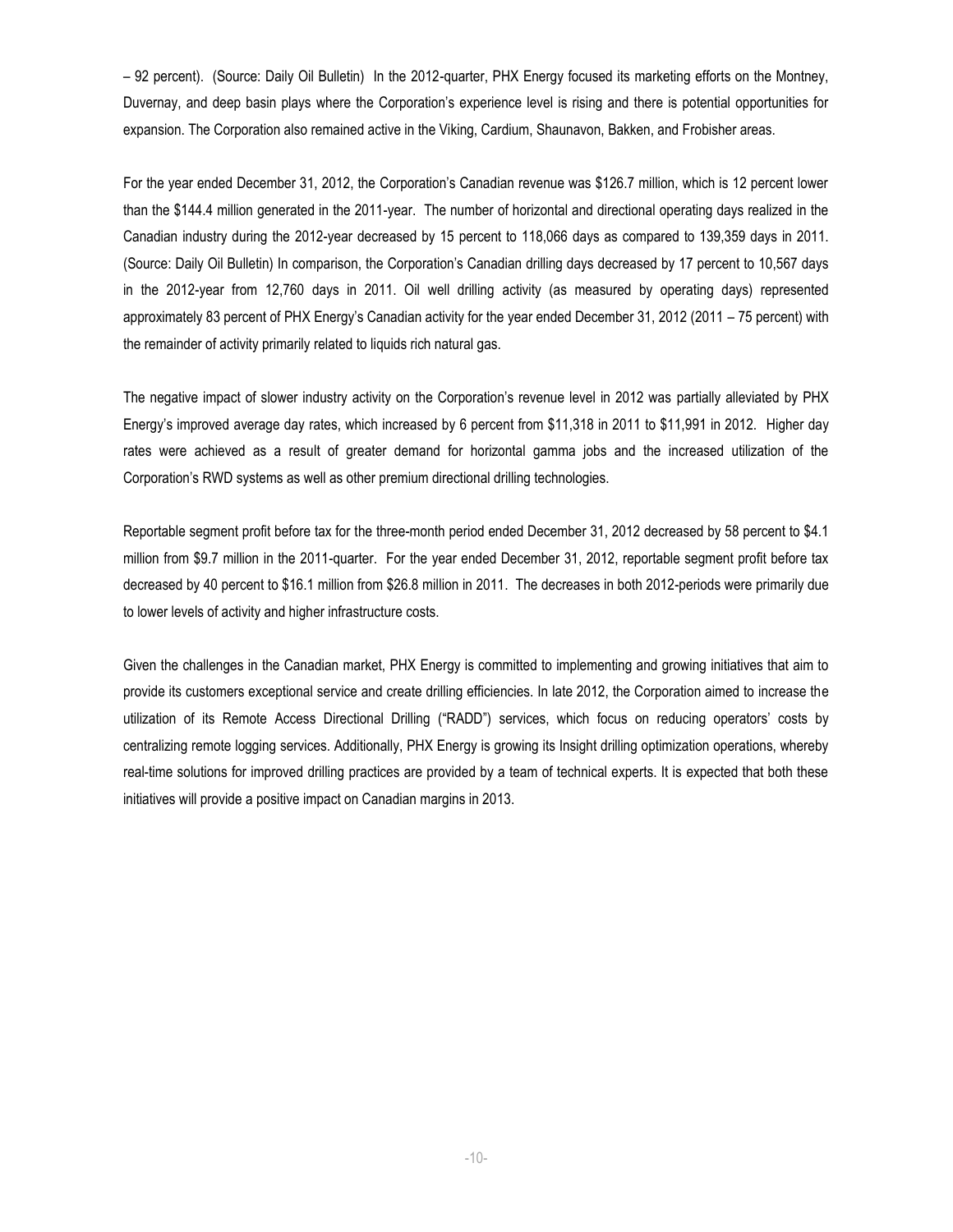#### **United States**

*(Stated in thousands of dollars)*

|                                      | Three-month periods ended December 31, |                |          |         | Years ended December 31, |          |  |  |
|--------------------------------------|----------------------------------------|----------------|----------|---------|--------------------------|----------|--|--|
|                                      | 2012                                   | 201 $^{\circ}$ | % Change | 2012    | 2011                     | % Change |  |  |
| Revenue                              | 37.824                                 | 23.477         | 61       | 137.712 | 93.483                   | 47       |  |  |
| Reportable segment profit before tax | 4.243                                  | 268            | n.m.     | 14.360  | 5.600                    | 156      |  |  |

n.m. – not meaningful

PHX Energy's US operations had a record fourth quarter. For the three-month period ended December 31, 2012, US revenue of \$37.8 million was generated compared to \$23.5 million in the 2011-period; a 61 percent increase. In the Corporation's history, this level of revenue is second only to record results achieved in the third quarter of 2012. The Corporation's US operating days in the fourth quarter increased by 56 percent to 3,152 days from 2,015 days in the 2011 quarter. Average US day rates, excluding the motor rental division in Midland, Texas, increased by 4 percent to \$11,557 in the 2012-quarter compared to \$11,163 in the corresponding 2011-period. This increase is attributable to the increased utilization of the Corporation's value added technologies, such as its RWD technology.

In the fourth quarter of 2012, US industry activity, as measured by the average number of horizontal and directional rigs running on a daily basis, decreased by 6 percent to 1,302 rigs from 1,384 rigs in 2011. (Source: Baker Hughes) Despite reduced rig utilization levels, the Corporation continued to realize substantial growth in its US operations. Horizontal oil well drilling represented approximately 49 percent of Phoenix USA's overall activity, as measured by drilling days, in the fourth quarter of 2012 as compared to 39 percent in the 2011-quarter.

Phoenix USA achieved a remarkable year-over-year improvement in 2012, generating a record level of revenue, \$137.7 million which is 47 percent higher than the \$93.5 million reported in the 2011-year. Excluding the motor rental division in Midland, Texas, Phoenix USA achieved a 12 percent increase in its average day rates, which were \$11,508 in 2012 as compared to \$10,306 in 2011. The Corporation's US operating days also increased by 29 percent to 11,534 days in the 2012-year compared to 8,961 days in 2011-year. In comparison, US industry activity, as measured by the average number of horizontal and directional rigs running on a daily basis, increased by 5 percent to 1,367 rigs in 2012 compared to 1,305 rigs in 2011. (Source: Baker Hughes)

Intensified marketing efforts through the expansion of the marketing team in all US areas have made a positive impact on activity levels. The Corporation realized substantial growth from its successful penetration in the Permian Basin, South Texas, and Mid-Continent markets, and during the year, Phoenix USA was active in the Wolf Camp, Barnett, Eagleford, Marcellus, Utica, Granite Wash, Mississippian Lime, Niobrara, and Bakken plays.

With the success achieved by the motor rental division in Midland, Texas, additional marketing personnel are in place and the motor rental division is being expanded to the Mid-Continent area of the Gulf Coast region and the Rocky Mountain region. The Corporation has also realized a greater demand for its RWD technology and expects to add 3 RWD systems in the US in early 2013. PHX Energy foresees that these areas will further propel Phoenix USA's growth.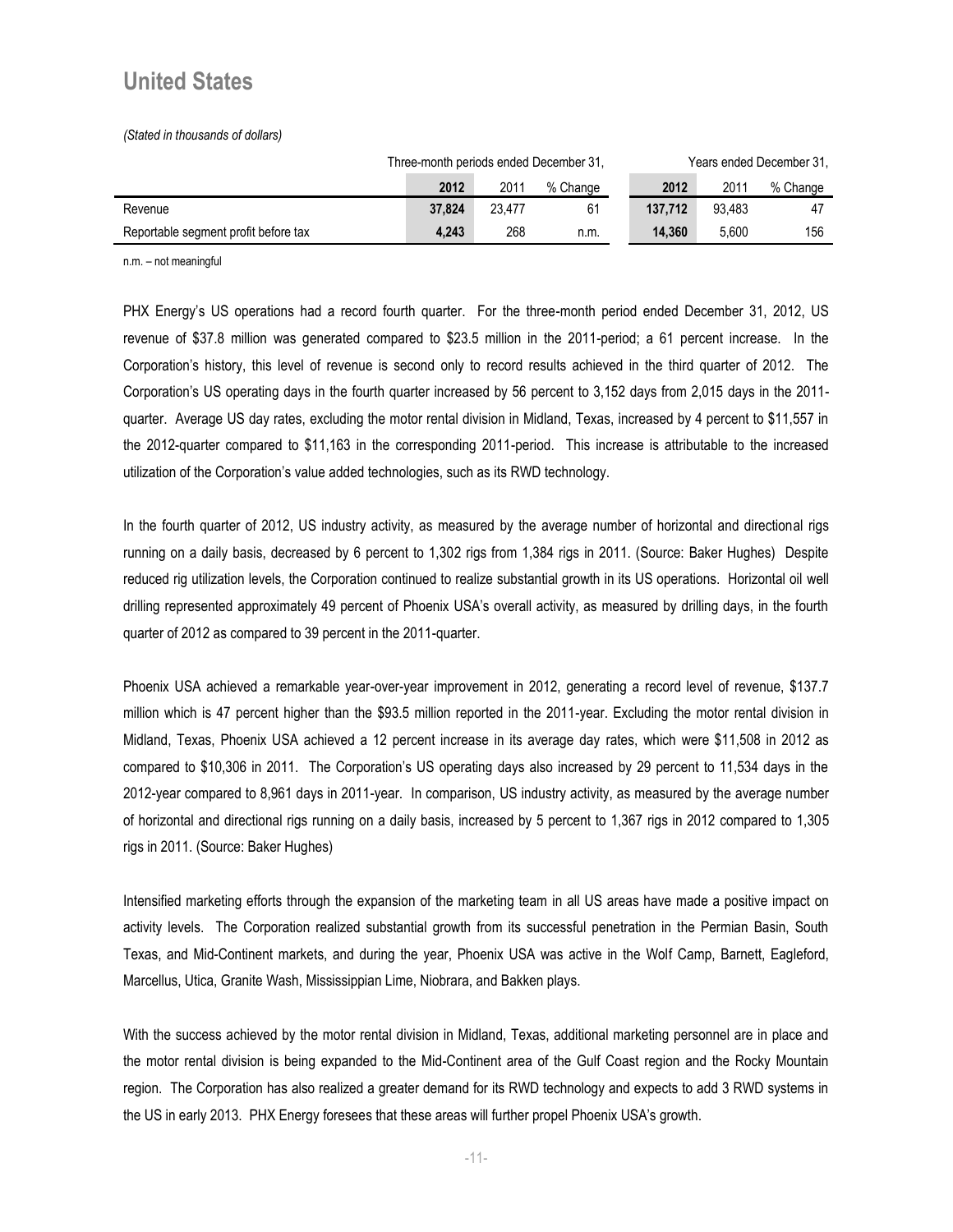Reportable segment profit before tax for the three-month period ended December 31, 2012 increased to \$4.2 million from \$0.3 million in the 2011-period. For the year ended December 31, 2012, reportable segment profit before tax increased to \$14.4 million from \$5.6 million in 2011. The increase in profitability and improved margins in both periods was primarily due to higher activity and improved day rates.

#### **International**

*(Stated in thousands of dollars)*

|                                      | Three-month periods ended December 31, |       |          | Years ended December 31, |        |          |  |
|--------------------------------------|----------------------------------------|-------|----------|--------------------------|--------|----------|--|
|                                      | 2012                                   | 201'  | % Change | 2012                     | 2011   | % Change |  |
| Revenue                              | 9.305                                  | 6.287 | 48       | 37.296                   | 22.164 | 68       |  |
| Reportable segment profit before tax | 1.460                                  | 917   | 59       | 8.778                    | 3.666  | 139      |  |

For the three-month period ended December 31, 2012, international revenue increased by 48 percent to \$9.3 million from \$6.3 million in the 2011-period. International operating days increased by 56 percent from 456 days in the 2011-quarter to 710 days in the 2012-quarter. The Corporation generated 12 percent of its consolidated revenue from international operations in the fourth quarter of 2012 compared to 9 percent in 2011.

During the 2012-year, PHX Energy's international operations achieved significant growth, and generated record annual revenues and operating days. For the year ended December 31, 2012, revenue increased by 68 percent to \$37.3 million as compared to \$22.2 million in 2011. International operating days increased by 63 percent from 1,737 days in 2011 to 2,830 days in 2012.

Phoenix Albania remained the Corporation's most active international area and continued to operate on 5 consecutive rigs for most of the 2012-quarter. RigManager International Inc.'s ("RMII") electronic drilling recorder ("EDR") systems also continued to run on all 5 rigs. Since commencing operations in 2008, Phoenix Albania has successfully drilled in excess of 288 wells in the region. In the fourth quarter of 2012, RWD services were successfully implemented in Albania and services were provided for a new client on a directional well, both of which contributed to increased revenues. The Corporation is continuing to hire, train, and develop local Albanian staff, which is expected to create further efficiencies and at the same time, goodwill by supporting the local economy. Currently, 33 percent of the total number of employees in the country are Albanian nationals. In 2013, PHX Energy will focus on exploring expansion opportunities for its Eastern European operations, while continuing to provide superior services to its current clients. The Corporation presently has a 6 job capacity in Albania.

In the fourth quarter of 2012, the Corporation continued to realize strong activity levels in Russia, however, the quarterly results are less than forecasted due to rig maintenance schedules and unseasonably warm weather in Siberia that delayed the construction of ice roads. It is anticipated that further growth will be achieved in 2013 as Phoenix Russia has already been awarded additional rigs by both an existing client and new clients in Siberia. In addition, the Corporation has participated in numerous tender invitations for work to be executed in 2013 and is awaiting the award of these tenders. This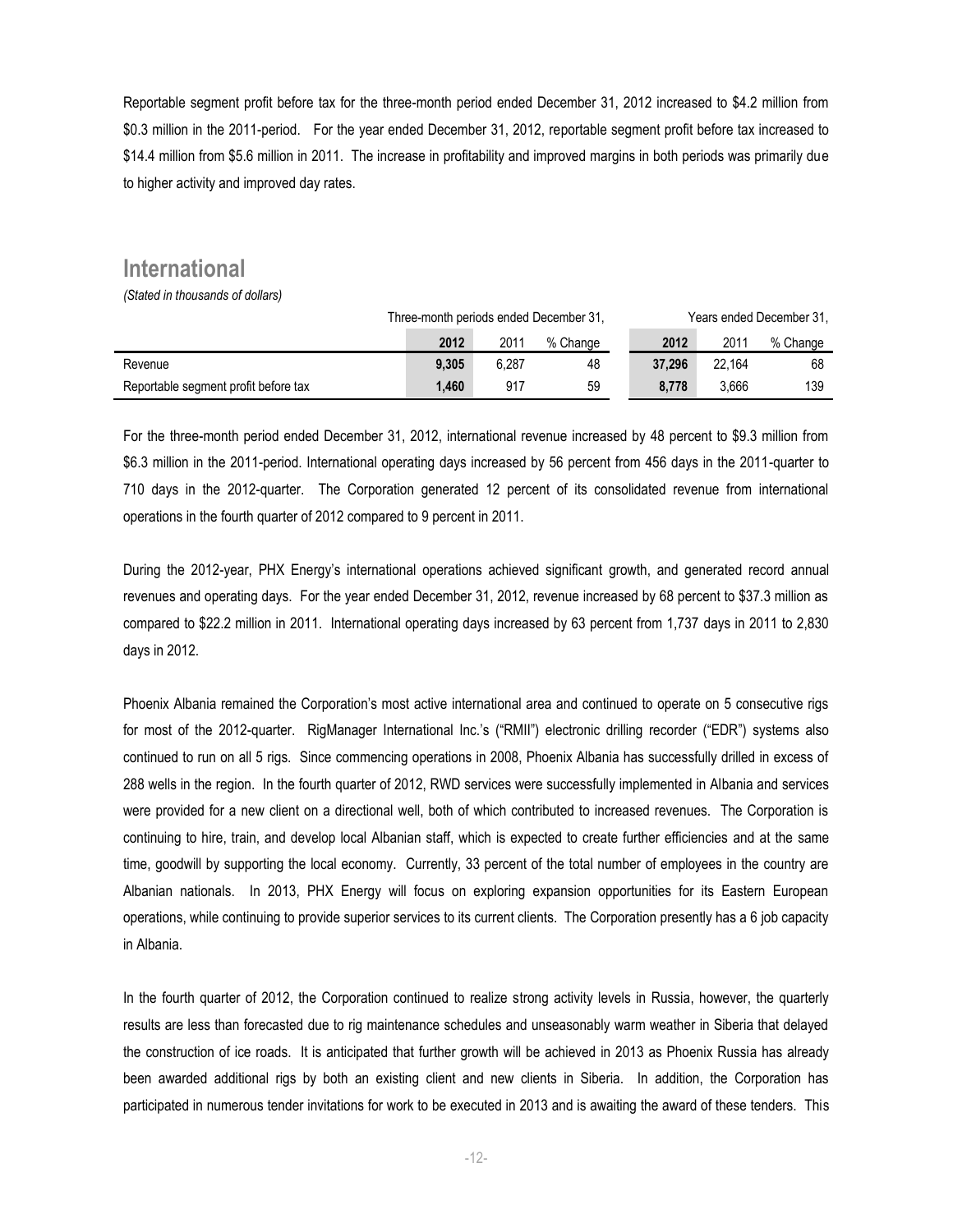is a strong indication that Phoenix Russia has solidified its presence as a credible horizontal and directional drilling service provider in this strategic market.

In Colombia, the Corporation suffered low activity levels during the quarter, partially due to a key client's inability to meet their license obligations. Despite low activity levels, PHX Energy remains confident in this market and its ability to provide fit-forpurpose services throughout the region. PHX Energy's operations in Colombia currently have a 5 job capacity.

Peruvian industry activity continued to be weak in the fourth quarter of 2012, however, as a result of the outstanding service quality and cost savings delivered to a key client, Phoenix Peru has been invited to compete for additional work in 2013. It is believed that this opportunity will lead to modest growth in 2013. Phoenix Peru currently has a job capacity of 4 full service jobs.

In order to streamline operations in the South America, the Peruvian and Colombian management teams have been integrated into a single management team that will oversee activities in both locations. This initiative is expected to create efficiencies by improving asset and personnel utilization, thereby enhancing overall profitability.

For the three-month period ended December 31, 2012, reportable segment profit before tax was \$1.5 million, an increase of 59 percent compared to the \$0.9 million in the corresponding 2011-period. Reportable segment profit before tax for the year ended December 31, 2012 was \$8.8 million as compared to \$3.7 million in 2011; a 139 percent increase. Strong activity levels in Albania and Russia were the main factors in the international segment's improved profitability.

### **Investing Activities**

Net cash used in investing activities for the year ended December 31, 2012 was \$64.7 million as compared to \$35.4 million in 2011. The Corporation made a \$3.5 million investment in the joint venture company RMII, a \$2.6 million investment in shares of its joint venture partner RMS, and added a record \$51.5 million in capital equipment in 2012 (2011 - \$49.3 million). The 2012 capital expenditures included:

- \$29.8 million in down hole performance drilling motors;
- \$13.0 million in MWD systems and spare components;
- \$5.1 million in non-magnetic drill collars and jars;
- \$1.0 million in machinery and equipment for global service centres; and
- \$2.6 million in other assets, including vehicles of \$0.9 million and software of \$0.8 million.

The capital expenditure program undertaken in the year was financed from a combination of cash flow from operations, longterm debt and working capital.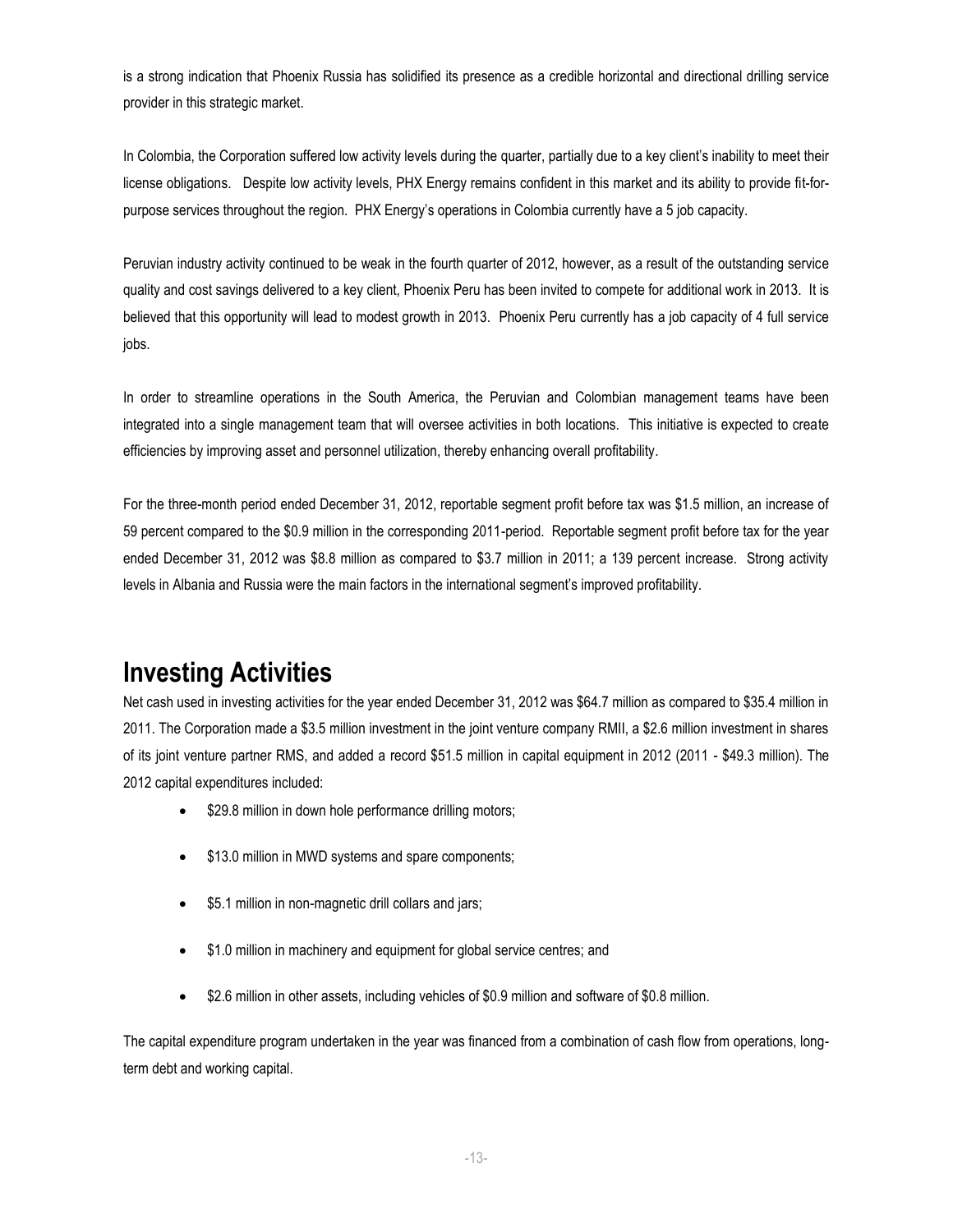The Corporation realized proceeds from the involuntary disposal of drilling equipment in well bores of \$9.0 million in 2012, as compared to \$9.4 million in 2011. The change in non-cash working capital balances of \$16.2 million (use of cash) for the year ended December 31, 2012 relates to \$6.8 million of net change in the Corporation's trade payables that are associated with the acquisition of capital assets and \$9.4 million of land and progress billings associated with an operations center under construction that is currently being held for sale. This compares to \$4.4 million (source of cash) for the year ended December 31, 2011.

## **Financing Activities**

The Corporation reported cash flows from financing activities of \$27.6 million in 2012 as compared to \$11.9 million in 2011. In the 2012-year:

- the Corporation paid dividends of \$18.6 million to shareholders, or \$0.66 per share;
- through its option and DRIP programs the Corporation received cash proceeds of \$1.3 million to acquire 150,309 common shares of the Corporation; and
- the Corporation received net proceeds from its operating facility and syndicated facility of an aggregate of \$44.9 million to finance its capital expenditures program and the construction of the new operations center.

### **Capital Resources**

On September 6, 2012, the Corporation entered into a new syndicated loan agreement with its bank. Under the new agreement, the Corporation has access to a \$10 million operating facility. The facility bears interest based primarily on the Corporation's senior debt to EBITDA ratio, as defined in the agreement. At the Corporation's option, interest is at the bank's prime rate plus a margin that ranges from a minimum of 0.75 percent to a maximum of 2 percent, or the bank's bankers' acceptance rate plus a margin that ranges from a minimum of 1.75 percent to a maximum of 3 percent. As of December 31, 2012, the Corporation had \$5.9 million drawn on this facility.

Under the new syndicated loan agreement, the Corporation also has access to a \$95 million syndicated facility and a US\$25 million operating facility in the US. The facilities bear interest at the same rates disclosed above. The syndicated facility will permanently reduce to \$80 million on September 30, 2013, which coincides with the expected sale and leaseback of the new operations center. The remaining \$80 million syndicated facility and the US operating facility mature on September 6, 2015. The maturity date can be extended for another year at the option of the lender. As at December 31, 2012, \$95 million was drawn on the syndicated facility, of which \$15 million was classified as current, and nil was drawn on the US operating facility.

All credit facilities are secured by a general security agreement over all assets of the Corporation located in Canada and the US. As at December 31, 2012, the Corporation was in compliance with all of its bank debt covenants.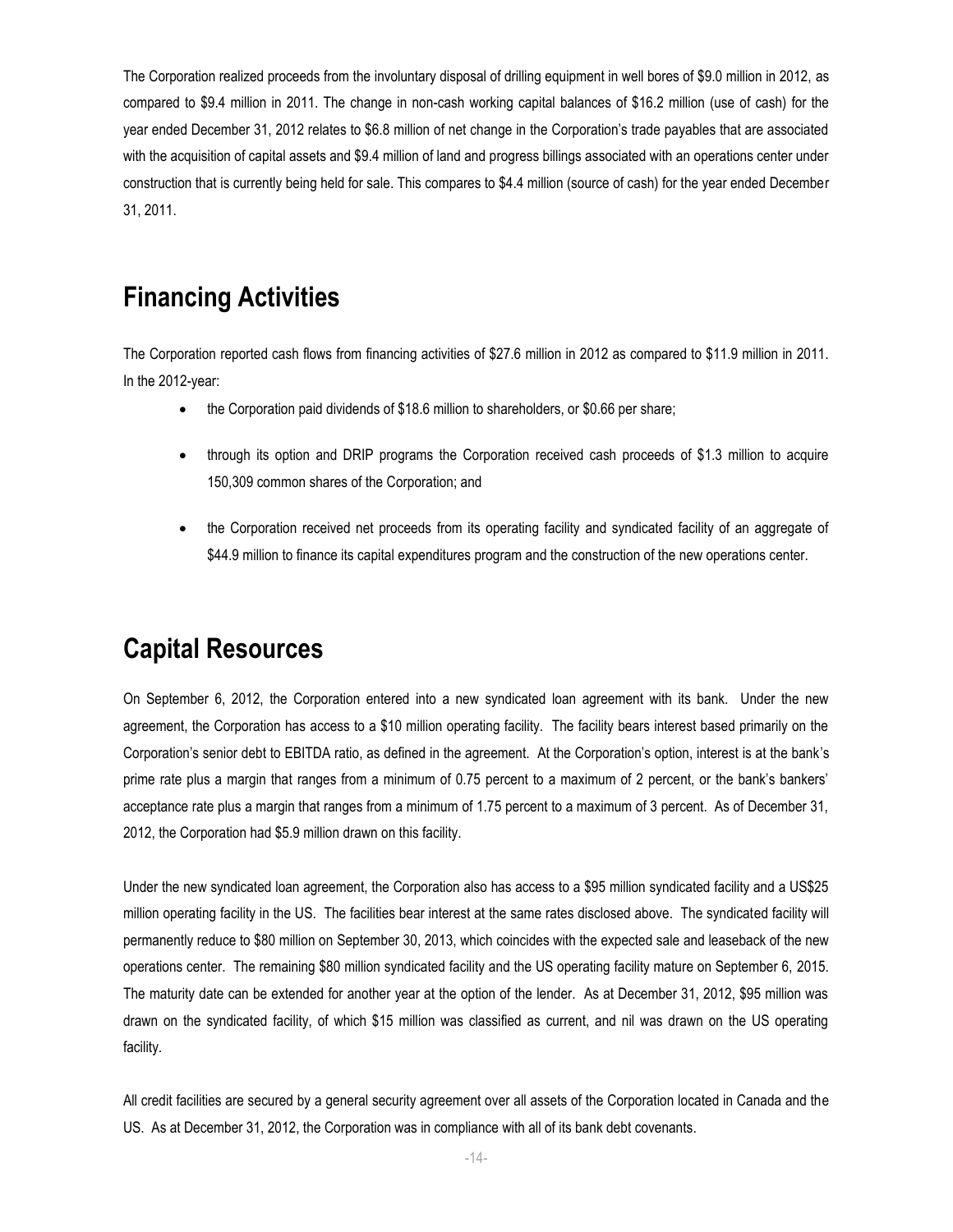#### **Cash Requirements for Capital Expenditures**

Historically, the Corporation has financed its capital expenditures and acquisitions through cash flows from operating activities, debt and equity. The 2013 capital budget has been set at \$30.4 million subject to quarterly review of the Board of Directors. These planned expenditures are expected to be financed from a combination of one or more of the following, cash flow from operations, the Corporation's unused credit facilities or equity, if necessary. However, if a sustained period of market uncertainty and financial market volatility persists in 2013, the Corporation's activity levels, cash flows and access to credit may be negatively impacted, and the expenditure level would be reduced accordingly. Conversely, if future growth opportunities present themselves, the Corporation would look at expanding this planned capital expenditure amount.

#### **Investments**

During the year, PHX Energy invested in shares of and entered a Joint Venture with RMS, who has developed an EDR technology that offers drilling operators the ability to remotely view down hole data, monitor drilling progress in real-time and create meaningful data analysis. There are many synergies between the EDR services offered by RMS and the Corporation's current service offering that can be realized. PHX Energy believes that these investments present a positive opportunity to participate in an attractive segment of the oil and natural gas industry that has few competitors and will strategically assist the Corporation in achieving its long-term goals to expand its international and US operating segments. The Joint Venture couples PHX Energy's marketing expertise and relationships in the US and internationally with RMS's technical expertise related to their EDR products and services.

On January 25, 2012, the Corporation invested in publicly traded equity securities of RMS, which have been designated as financial assets through profit or loss.

On May 18, 2012, the Corporation entered into a joint venture agreement with RMS, pursuant to which, the parties have incorporated RigManager International Inc. ("RMII") which is equally owned by the two parties. Pursuant to the joint venture, RMS transferred all of its interest in its wholly-owned US subsidiary, RigManager Inc., to RMII and granted RMII an exclusive perpetual license to market and distribute RMS' EDR technology worldwide outside Canada. During the year, RMII continued operations in the US and started operations in Albania and Mexico. It is expected operations in Russia in will commence in 2013.

On October 22, 2012, the Corporation completed a private placement purchase of additional RMS shares thereby increasing its interest in RMS to 19.5 percent. As part of this transaction, a second representative of PHX Energy was appointed to the Board of Directors of RMS. As at October 22, 2012, RMS became an equity-accounted investee of PHX Energy.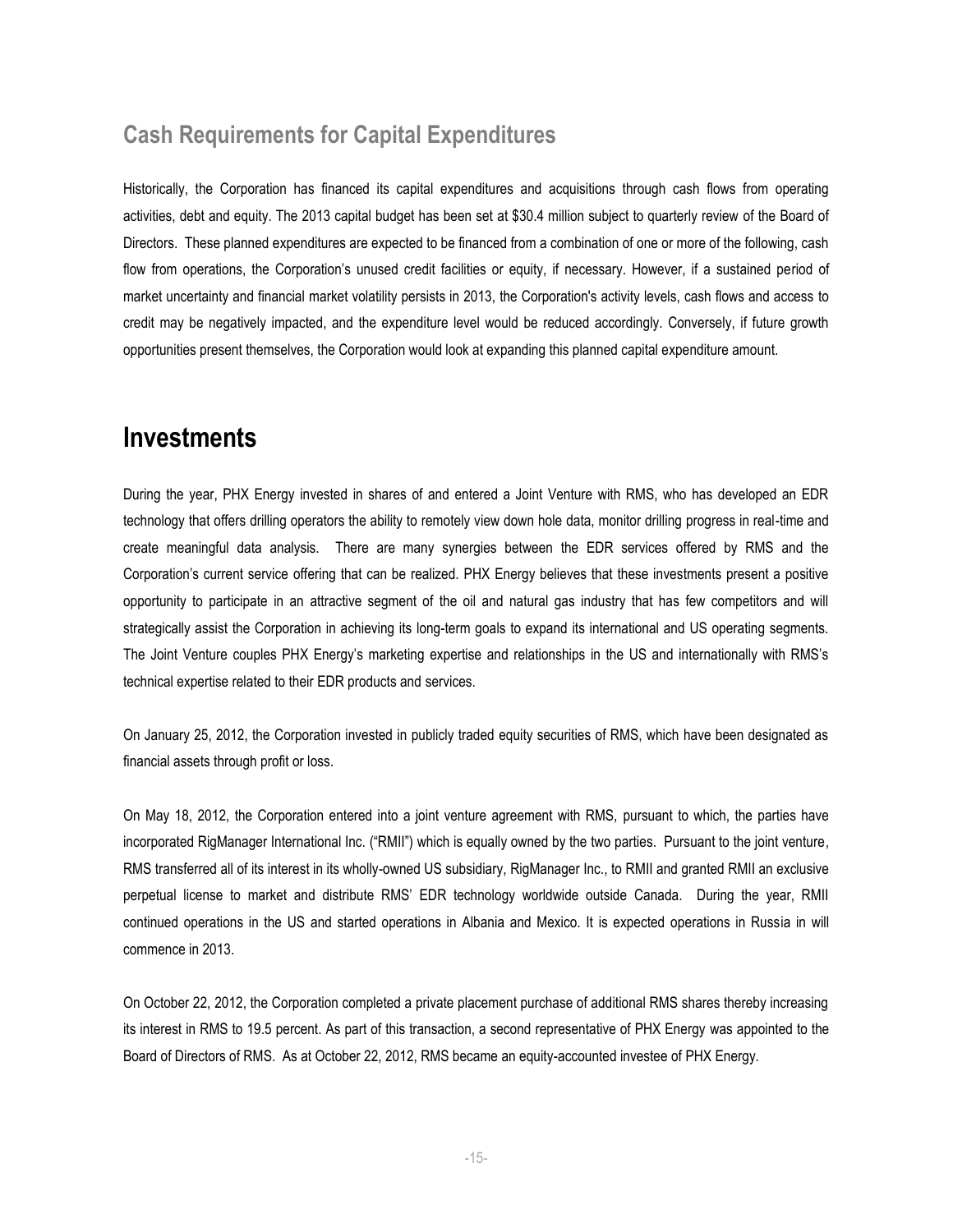#### **Outlook**

In 2012, PHX Energy navigated through various challenges and through all this is proud of its people and the accomplishments achieved. Amongst a year of mixed opportunities and challenges, PHX Energy again executed operationally and reported record revenue, operating days and EBITDA.

North American industry and commodity price trends in 2012 reinforced the importance of diversification. While oil prices appeared robust, the differential that applied due to market constraints vastly widened in Canada and created a large short fall in producers' cash flow that reduced some drilling budgets. In addition, the expected recovery of natural gas prices was short lived and therefore activity levels remained depressed in certain areas due to unfavorable economics. As a result of these factors, Canadian industry activity decreased when compared to the prior year and US industry activity was relatively flat.

Canada relies heavily on US demand for oil and natural gas commodities and it is this reliance that has led to the current Canadian market conditions. In 2012, this was apparent in the challenges that resulted from the oil price differentials and low natural gas prices, one of which was the capital markets remaining predominately closed for many exploration and production companies whose budgets depend on the ability to raise capital. In a year with reduced drilling activity, PHX Energy's Canadian operations performed well and this can be attributed to the diverse client base that has been established as a result of proven performance in Western Canada. The Canadian industry in 2013 will likely continue at the same pace as 2012, and PHX Energy believes it will maintain a healthy share of activity with its knowledge of drilling operations in key basins.

Given the forecasted challenges for Canada in 2012 and PHX Energy's strong penetration in this market, a strategic objective was to strengthen and grow US operations. The US market, with its large rig count, presented greater opportunities during the year and PHX Energy established new operating areas to service the key basins that were emerging. Primarily due to increased activity in the Gulf Coast region that was driven by a dedicated team of key personnel, the Corporation delivered on this objective and US operations reported results that exceed expectations. For 2013, it is anticipated that the US will continue to be a strong growth area for PHX Energy, as the momentum in the Gulf Coast region creates further gains in market share, the Rocky Mountain region becomes more active in the year and with the industry rig count in the Northeast region beginning to show slight increases in early 2013.

Another key strategy in the past year was to focus resources on the Corporation's international segments to eliminate losses in areas that were not profitable and to strive to grow in areas where activity levels were favorable. By implementing initiatives that were targeted to each area, many of the metrics set at the start of 2012 were achieved and at year end, international operations represented 12 percent of consolidated revenue and profitability improved. In addition, through some of the strategies deployed the structure is now in place for expansion in the present markets where opportunity exists, and PHX Energy believes going forward growth in these areas will be realized.

In 2012, PHX Energy also expanded the deployment of value added technologies in North America and internationally, such as its RWD services. In a year where day rates were flat for a traditional service package, the additional revenue stream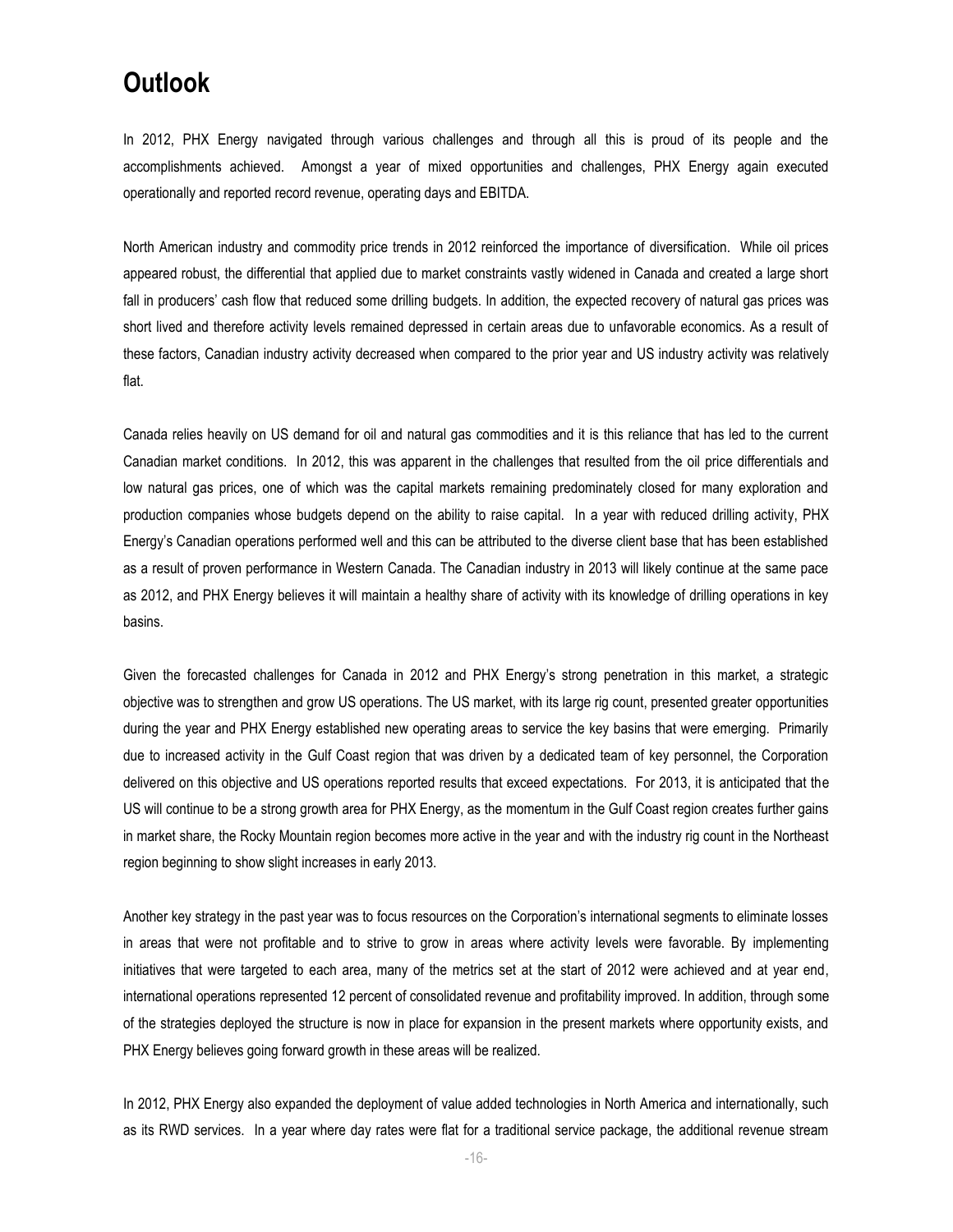created by these technologies aided in revenue growth along with the record number of operating days achieved. A focus going forward will be to continue to expand the fleet of these tools, as they give PHX Energy a competitive advantage in many markets and offer clients operational benefits.

PHX Energy foresees the future potential for a game changing shift in the North American industry related to projects focused on exporting natural gas outside of North America. In addition, it is anticipated that international operators will begin to deploy the techniques and technologies that created the shale revolution in North America. These paradigm shifts will bode well for the Corporation, however, it is not likely they will take hold in the near term. As such, in 2013 PHX Energy will continue to leverage its diverse operational footprint and high service level to continually reward shareholders. Additionally, PHX Energy will keep a watchful eye on the industry trends and ensure it is equipped to be at the forefront when the shift begins to take hold.

John Hooks Chairman of the Board, President and Chief Executive Officer February 27, 2013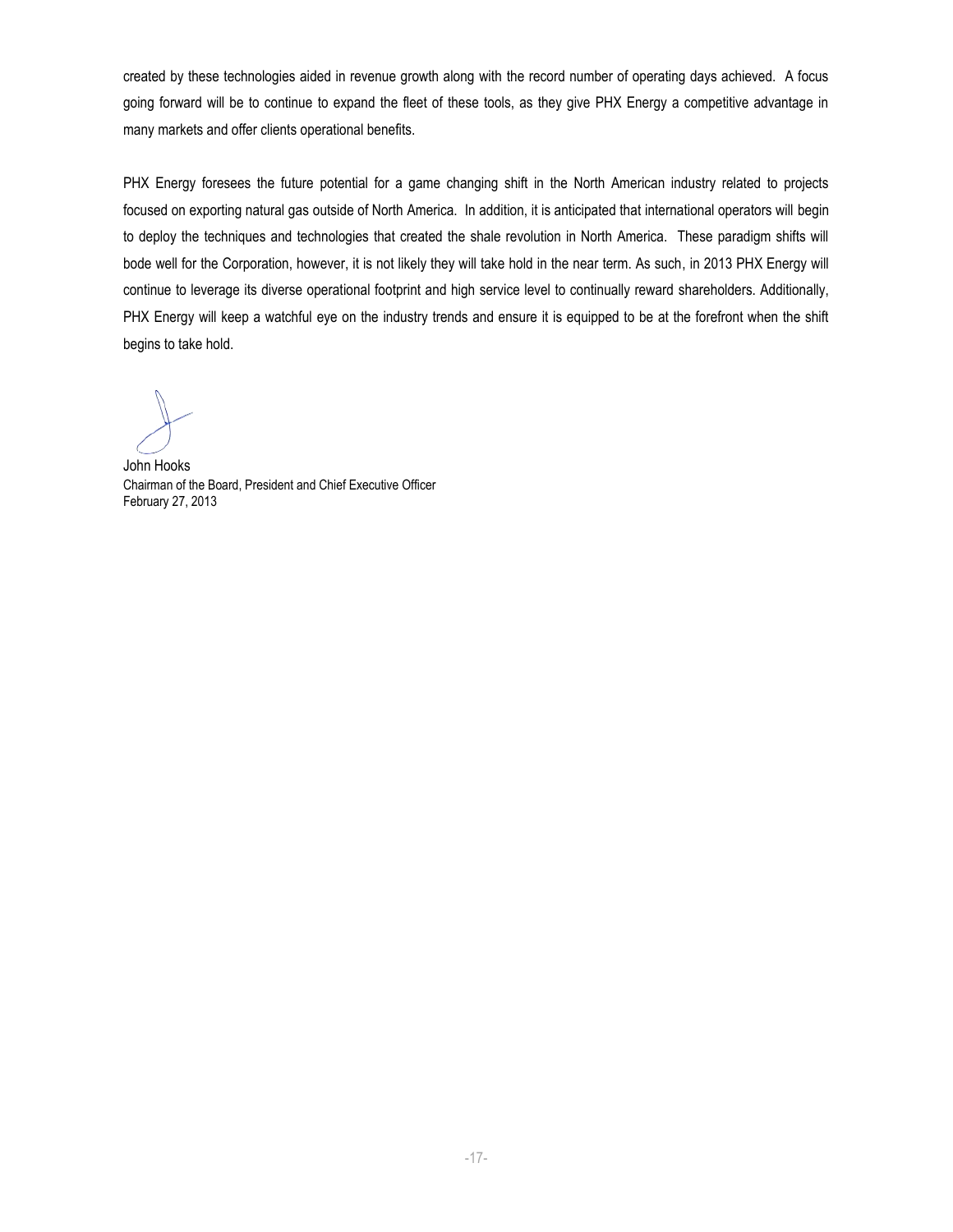## **Non-GAAP Measures**

### **1) EBITDA**

EBITDA, defined as earnings before interest, taxes, depreciation and amortization, is not a financial measure that is recognized under GAAP. However, Management believes that EBITDA provides supplemental information to net earnings that is useful in evaluating the Corporation's operations before considering how it was financed or taxed in various countries. Investors should be cautioned, however, that EBITDA should not be construed as an alternative measure to net earnings determined in accordance with GAAP. PHX Energy's method of calculating EBITDA may differ from that of other organizations and, accordingly, its EBITDA may not be comparable to that of other companies.

The following is a reconciliation of net earnings to EBITDA:

*(Stated in thousands of dollars)*

|                               | Three-month periods ended December 31. |        | Years ended December 31, |        |  |
|-------------------------------|----------------------------------------|--------|--------------------------|--------|--|
|                               | 2012                                   | 2011   | 2012                     | 2011   |  |
| Net earnings                  | 4,537                                  | 5.284  | 17,707                   | 18,328 |  |
| Add:                          |                                        |        |                          |        |  |
| Depreciation and amortization | 5,800                                  | 4,447  | 21,336                   | 16,171 |  |
| Provision for income taxes    | 2,147                                  | 3,189  | 6,561                    | 8,411  |  |
| Finance expense               | 1.091                                  | 646    | 3,233                    | 2,097  |  |
| EBITDA as reported            | 13,575                                 | 13.566 | 48,837                   | 45,007 |  |

EBITDA per share - diluted is calculated using the treasury stock method whereby deemed proceeds on the exercise of the share options are used to reacquire common shares at an average share price. The calculation of EBITDA per share on a dilutive basis does not include anti-dilutive options.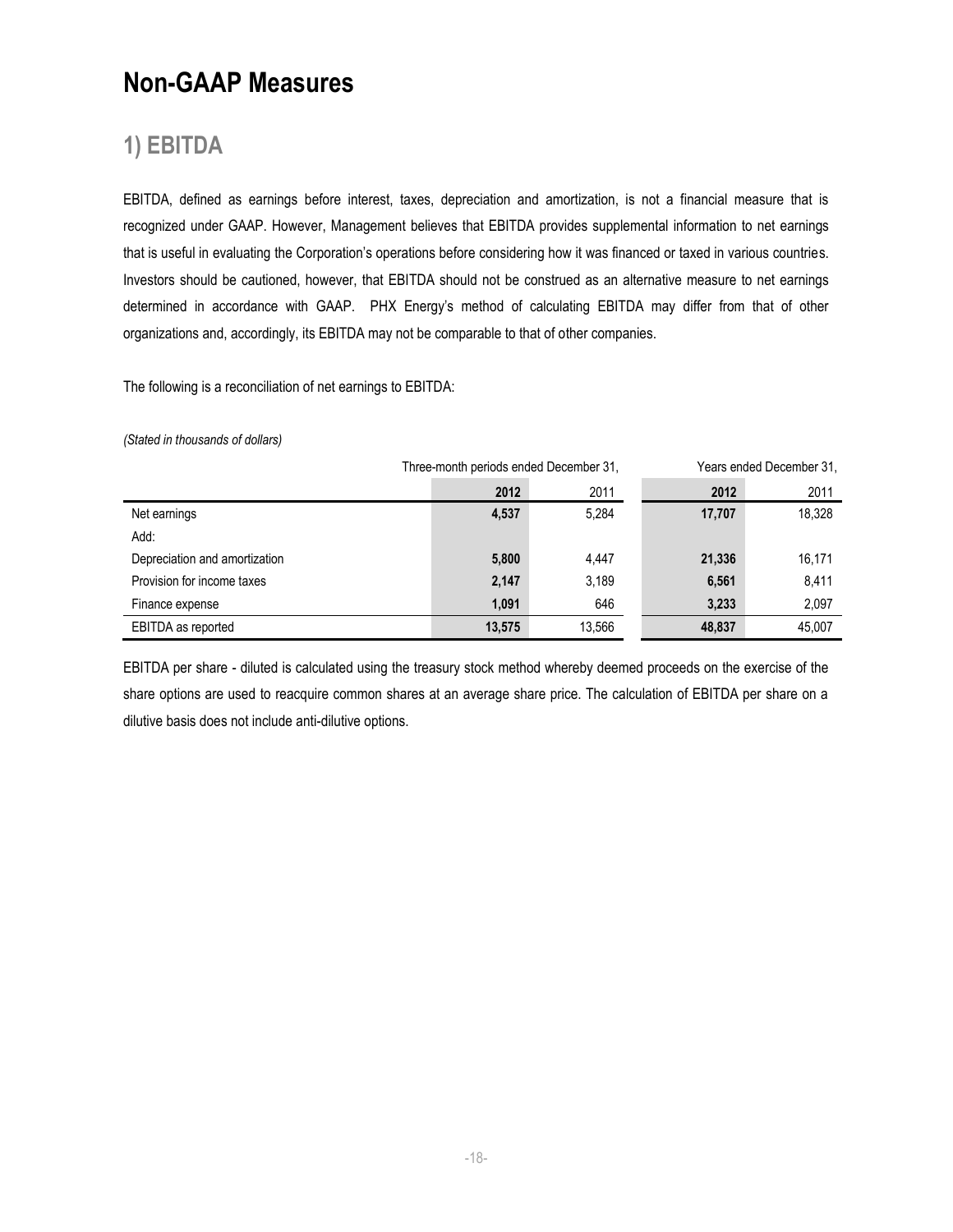## **2) Funds from Operations**

Funds from operations is defined as cash flows generated from operating activities before changes in non-cash working capital. This is not a measure recognized under GAAP. Management uses funds from operations as an indication of the Corporation's ability to generate funds from its operations before considering changes in working capital balances. Investors should be cautioned, however, that this financial measure should not be construed as an alternative measure to cash flows from operating activities determined in accordance with GAAP. PHX Energy's method of calculating funds from Operations may differ from that of other organizations and, accordingly, it may not be comparable to that of other companies.

The following is a reconciliation of cash flows from operating activities to funds from operations:

|                                      | Three-month periods ended December 31, | Years ended December 31, |        |        |  |
|--------------------------------------|----------------------------------------|--------------------------|--------|--------|--|
|                                      | 2012                                   | 2011                     | 2012   | 2011   |  |
| Cash flows from operating activities | 13,748                                 | 19.376                   | 33,070 | 23,224 |  |
| Add (deduct):                        |                                        |                          |        |        |  |
| Changes in non-cash working capital  | (1, 285)                               | (6,933)                  | 13,054 | 18,437 |  |
| Interest paid                        | 866                                    | 687                      | 2,863  | 1,884  |  |
| Income taxes paid                    | 561                                    | 52                       | 1,634  | 688    |  |
| Funds from operations                | 13,890                                 | 13.182                   | 50,621 | 44,233 |  |

*(Stated in thousands of dollars)*

Funds from operations per share - diluted is calculated using the treasury stock method whereby deemed proceeds on the exercise of the share options are used to reacquire common shares at an average share price. The calculation of funds from operations per share on a dilutive basis does not include anti-dilutive options.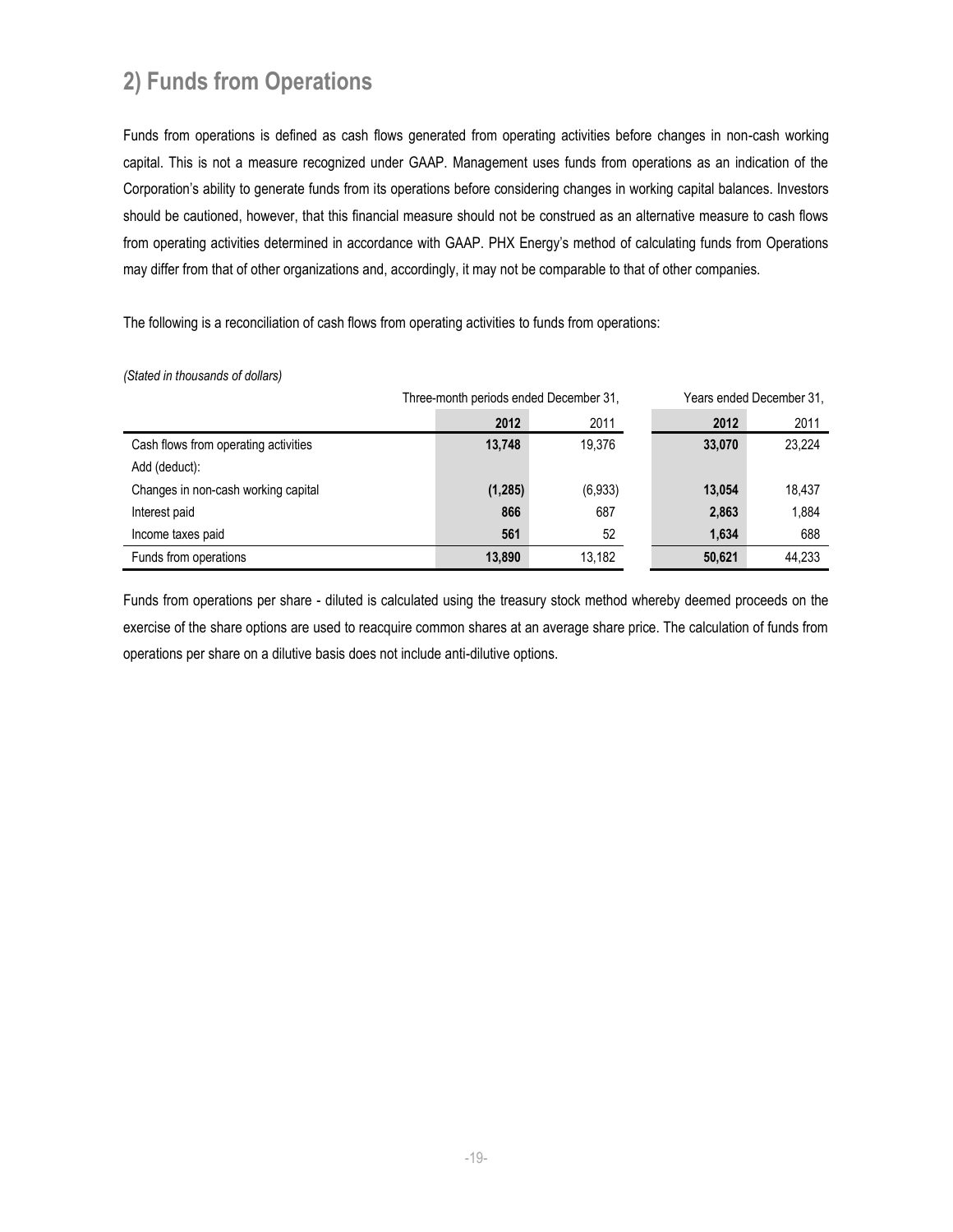## **About PHX Energy Services Corp.**

The Corporation, through its subsidiary entities, provides horizontal and directional technology and drilling services to oil and natural gas producing companies in Canada, the US, Albania, Peru, Russia, and Colombia. PHX Energy develops and manufactures its E-360 electromagnetic ("EM") and P-360 positive pulse measurement while drilling ("MWD") technologies that are made available for internal operational use.

PHX Energy's Canadian operations are conducted through Phoenix Technology Services LP. The Corporation maintains its corporate head office, research and development, Canadian sales, service and operational centres in Calgary, Alberta. In addition, PHX Energy has a facility in Estevan, Saskatchewan. PHX Energy's US operations, conducted through the Corporation's wholly-owned subsidiary, Phoenix Technology Services USA Inc. ("Phoenix USA"), is headquartered in Houston, Texas. Phoenix USA has sales and service facilities in Houston, Texas; Traverse City, Michigan; Casper, Wyoming; Denver, Colorado; Fort Worth, Texas; Midland, Texas; Buckhannon, West Virginia; Pittsburgh, Pennsylvania; and Oklahoma City, Oklahoma. Internationally, PHX Energy has sales offices and service facilities in Albania, Peru, Russia, and Colombia, and an administrative office in Nicosia, Cyprus.

As at December 31, 2012, PHX Energy had approximately 790 full-time employees and the Corporation utilized over 300 additional field consultants in 2012.

For further information please contact: John Hooks, President and CEO; or Cameron Ritchie, Senior Vice President Finance and CFO

PHX Energy Services Corp. Suite 1400, 250 2nd Street SW Calgary, Alberta T2P 0C1 Tel: 403-543-4466 Fax: 403-543-4485 [www.phxtech.com](http://www.phoenixcan.com/)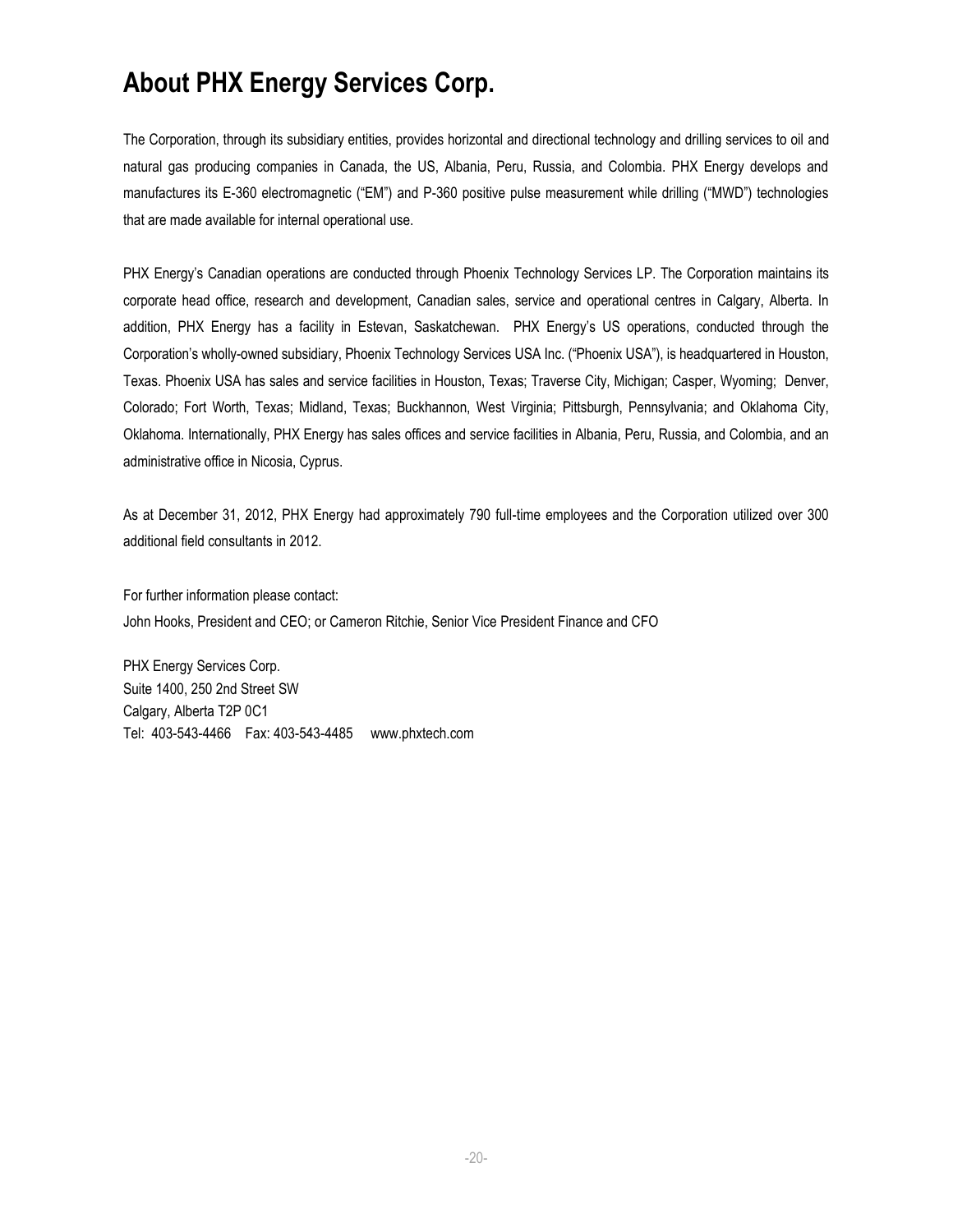# **Consolidated Statements of Financial Position**

|                                                                | December 31, 2012 | December 31, 2011 |             |  |
|----------------------------------------------------------------|-------------------|-------------------|-------------|--|
| <b>ASSETS</b>                                                  |                   |                   |             |  |
| Current assets:                                                |                   |                   |             |  |
| Cash and cash equivalents                                      | \$<br>4,329,969   | \$                | 8,376,344   |  |
| Trade and other receivables                                    | 67,189,884        |                   | 63,209,860  |  |
| Inventories                                                    | 21,833,051        |                   | 15,445,543  |  |
| Prepaid expenses                                               | 3,476,559         |                   | 3,720,607   |  |
| Assets held for sale                                           | 9,436,462         |                   |             |  |
| Total current assets                                           | 106,265,925       |                   | 90,752,354  |  |
| Non-current assets:                                            |                   |                   |             |  |
| Drilling and other equipment                                   | 144,370,109       |                   | 120,572,230 |  |
| Goodwill                                                       | 8,876,351         |                   | 8,876,351   |  |
| Equity-accounted investees                                     | 5,010,292         |                   |             |  |
| Total non-current assets                                       | 158,256,752       |                   | 129,448,581 |  |
| <b>Total assets</b>                                            | \$<br>264,522,677 | \$                | 220,200,935 |  |
| LIABILITIES AND SHAREHOLDERS' EQUITY                           |                   |                   |             |  |
|                                                                |                   |                   |             |  |
| Current liabilities:<br>Operating facility                     | \$<br>5,897,711   | \$                |             |  |
| Trade and other payables                                       | 38,165,118        |                   | 44,538,854  |  |
| Dividends payable                                              | 1,626,287         |                   | 1,064,592   |  |
| Current tax liabilities                                        | 97,020            |                   | 280,981     |  |
| Loans and borrowings                                           | 15,000,000        |                   |             |  |
| <b>Total current liabilities</b>                               | 60,786,136        |                   | 45,884,427  |  |
| Non-current liabilities:                                       |                   |                   |             |  |
| Loans and borrowings                                           | 80,000,000        |                   | 56,000,000  |  |
| Deferred tax liabilities                                       | 8,641,858         |                   | 4,448,999   |  |
| Total non-current liabilities                                  | 88,641,858        |                   | 60,448,999  |  |
| Equity:                                                        |                   |                   |             |  |
| Share capital                                                  | 99,101,118        |                   | 97,583,055  |  |
| Contributed surplus                                            | 7,860,658         |                   | 5,827,955   |  |
| Retained earnings                                              | 9,764,748         |                   | 11,461,288  |  |
| Accumulated other comprehensive income                         | (1,631,841)       |                   | (803, 517)  |  |
| Total equity attributable to equity holders of the Corporation | 115,094,683       |                   | 114,068,781 |  |
| Non-controlling interests                                      |                   |                   | (201, 272)  |  |
| Total equity                                                   | 115,094,683       |                   | 113,867,509 |  |
| Total liabilities and equity                                   | \$<br>264,522,677 | \$                | 220,200,935 |  |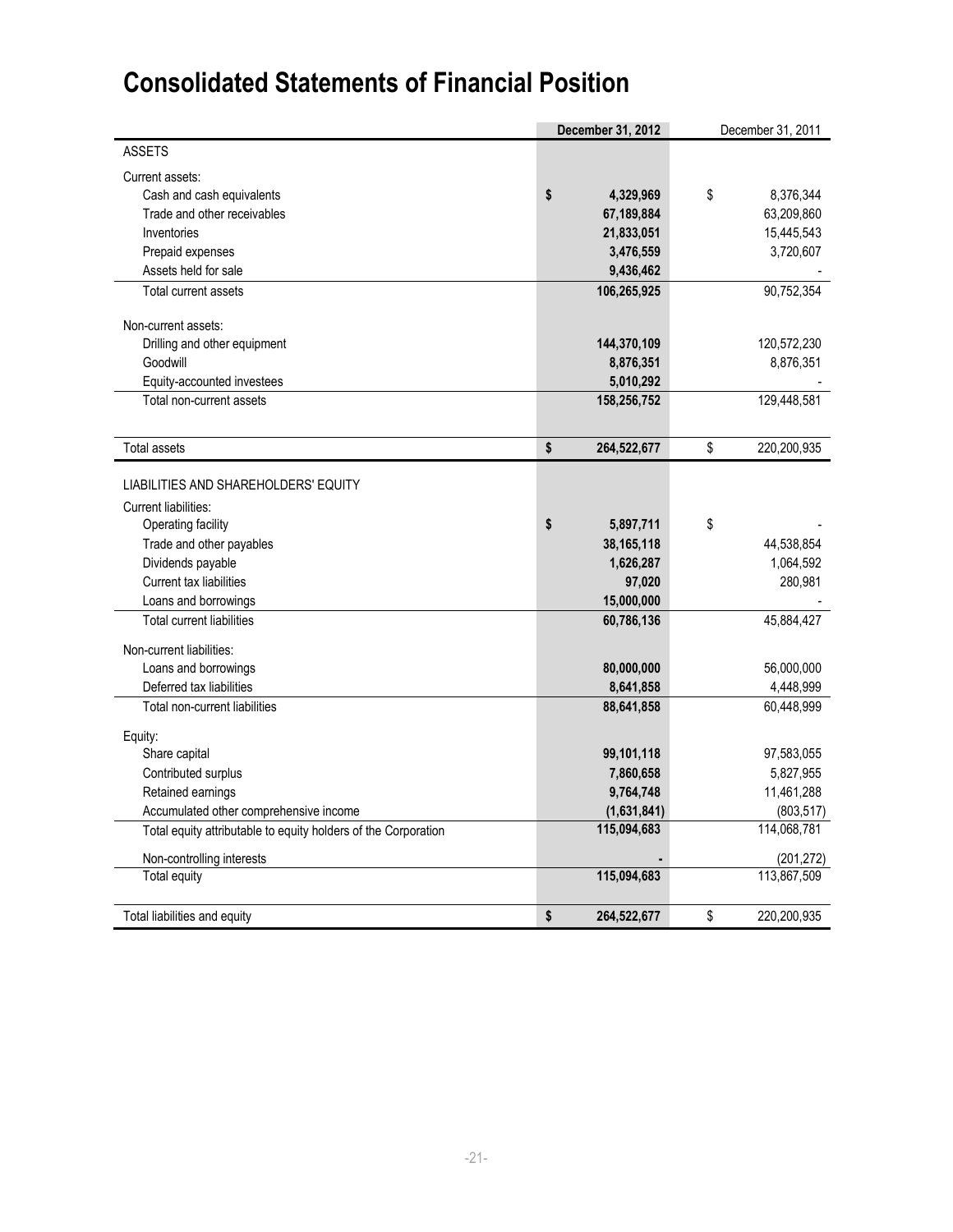# **Consolidated Statements of Comprehensive Income**

|                                                             | Three-month periods ended December 31, |            | Years ended December 31, |    |               |    |             |
|-------------------------------------------------------------|----------------------------------------|------------|--------------------------|----|---------------|----|-------------|
|                                                             |                                        | 2012       | 2011                     |    | 2012          |    | 2011        |
|                                                             |                                        |            |                          |    |               |    |             |
| Revenue                                                     | \$                                     | 79,473,206 | \$<br>73,606,432         | \$ | 301,719,813   | \$ | 260,063,371 |
| Direct costs                                                |                                        | 62,989,673 | 56,252,668               |    | 238, 167, 915 |    | 201,250,946 |
| Gross profit                                                |                                        | 16,483,533 | 17,353,764               |    | 63,551,898    |    | 58,812,425  |
|                                                             |                                        |            |                          |    |               |    |             |
| Expenses:                                                   |                                        |            |                          |    |               |    |             |
| Selling, general and administrative expenses                |                                        | 8,456,052  | 8,512,364                |    | 34,466,938    |    | 31,618,058  |
| Research and development expenses                           |                                        | 320,810    | 502,699                  |    | 1,985,404     |    | 2,123,544   |
| Finance expense                                             |                                        | 1,090,636  | 645,694                  |    | 3,232,978     |    | 2,096,702   |
| Other income                                                |                                        | (378, 248) | (780, 498)               |    | (954, 849)    |    | (3,765,395) |
|                                                             |                                        | 9,489,250  | 8,880,259                |    | 38,730,471    |    | 32,072,909  |
| Share of loss of equity-accounted<br>investees (net of tax) |                                        | 310,327    |                          |    | 552,931       |    |             |
|                                                             |                                        |            |                          |    |               |    |             |
| Earnings before income taxes                                |                                        | 6,683,956  | 8,473,505                |    | 24,268,496    |    | 26,739,516  |
|                                                             |                                        |            |                          |    |               |    |             |
| Provision for income taxes:                                 |                                        |            |                          |    |               |    |             |
| Current                                                     |                                        | 209,368    | 263,985                  |    | 1,579,789     |    | 1,260,940   |
| Deferred                                                    |                                        | 1,937,809  | 2,925,249                |    | 4,981,679     |    | 7,150,330   |
|                                                             |                                        | 2,147,177  | 3,189,234                |    | 6,561,468     |    | 8,411,270   |
|                                                             |                                        |            |                          |    |               |    |             |
| Net earnings                                                |                                        | 4,536,779  | 5,284,271                |    | 17,707,028    |    | 18,328,246  |
|                                                             |                                        |            |                          |    |               |    |             |
| Other comprehensive income:                                 |                                        |            |                          |    |               |    |             |
| Foreign currency translation                                |                                        | 1,587,768  | (721, 114)               |    | (873, 637)    |    | (93,020)    |
| Total comprehensive income for the year                     | \$                                     | 6,124,547  | \$<br>4,563,157          | \$ | 16,833,391    | \$ | 18,235,226  |
|                                                             |                                        |            |                          |    |               |    |             |
| Earnings attributable to:                                   |                                        |            |                          |    |               |    |             |
| Equity holders of the Corporation                           | \$                                     | 4,536,779  | \$<br>5,070,388          | \$ | 17,707,028    | \$ | 18,413,357  |
| Non-controlling interests                                   |                                        |            | 213,883                  |    |               |    | (85, 111)   |
| Net earnings                                                | \$                                     | 4,536,779  | \$<br>5,284,271          | \$ | 17,707,028    | \$ | 18,328,246  |
| Comprehensive income attributable to:                       |                                        |            |                          |    |               |    |             |
| Equity holders of the Corporation                           | \$                                     | 6,124,547  | \$<br>4,262,697          | \$ | 16,833,391    | \$ | 18,297,167  |
| Non-controlling interests                                   |                                        |            | 300,460                  |    |               |    | (61, 941)   |
|                                                             | \$                                     | 6,124,547  | \$<br>4,563,157          | \$ | 16,833,391    | \$ | 18,235,226  |
| Total comprehensive income for the year                     |                                        |            |                          |    |               |    |             |
| Earnings per share - basic                                  |                                        | 0.16       | \$<br>0.19               | \$ | 0.63          | \$ | 0.66        |
| Earnings per share - diluted                                | \$<br>\$                               | 0.16       | \$<br>0.19               | \$ | 0.63          | \$ | 0.65        |
|                                                             |                                        |            |                          |    |               |    |             |